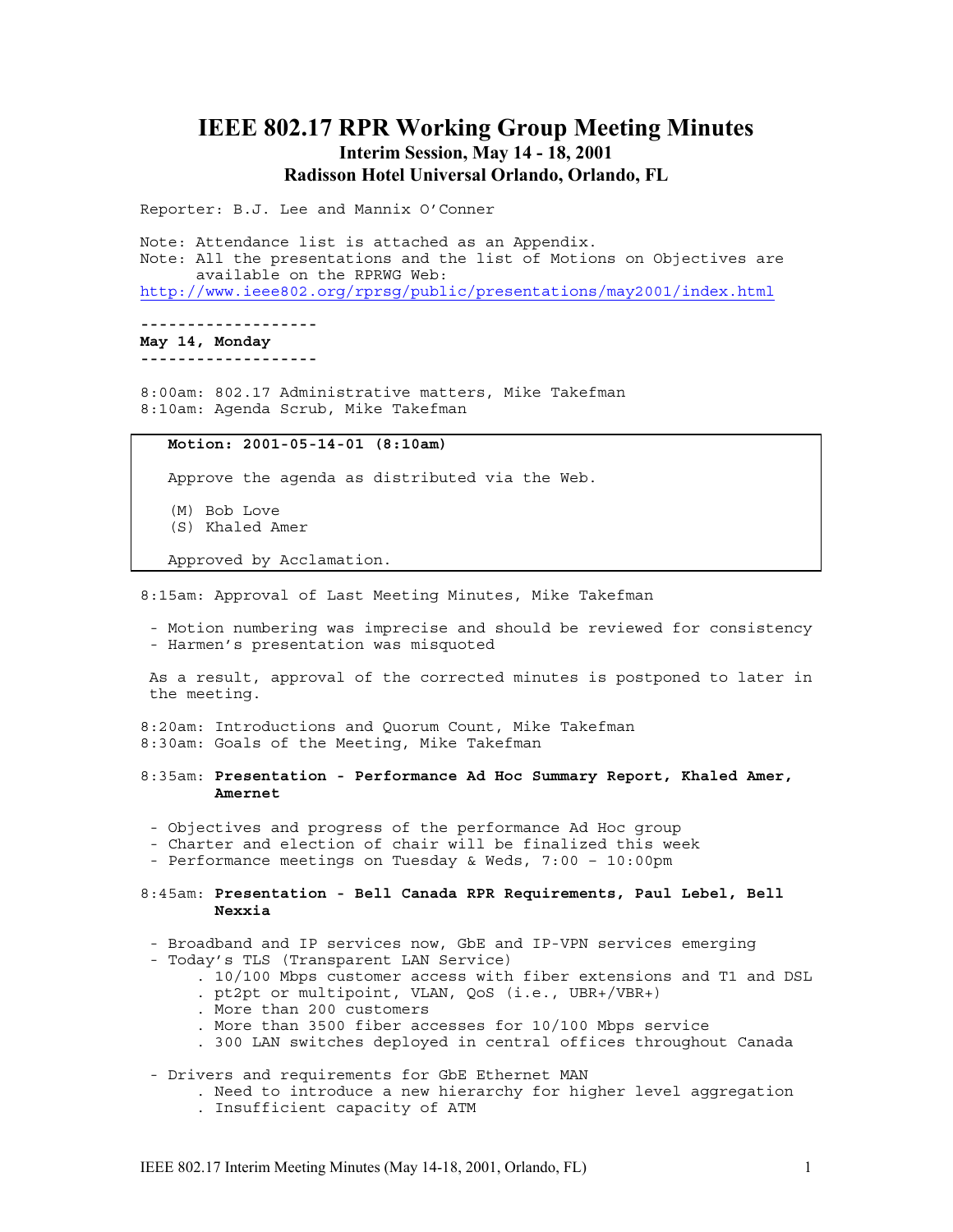. Ethernet frames becoming the standard carriage vehicle for IP . GbE connection directly to customers

- Gigabit Ethernet MAN using RPR
	- . Multiple rings can be expected in a large metro area
	- . Other services will use this infrastructure: IP-VPN, Internet access, Wholesale GbE via linkage to other networks
- RPR Requirements:
	- . Support for different service types and their attributes L2 TLS
		- L3 IP-VPN, Internet access
	- . DWDM optics, scalable to multi-gigabit rates
	- . Support multiple customers, and customer separation
	- . Support SLAs
		- . QoS/CoS in tune with edge device capabilities
		- . Control over jitter and latency, since customer sites can be located via multiple rings
	- . Multicast, and lossless of the ring traffic
	- . Fairness within a ring, across multiple rings, scalable from Man to WAN
	- . OAM capability
		- . per customer statistics
		- . carrier grade: in-service software upgrade
- Carrier-grade Figabit Ethernet networks can be built using RPR
- Interworking with other networks is key for an attractive solution
- Q: What do you mean by fairness across rings?
- A: One customer may have large bandwidth on one network and small bandwidth on another and the system should be able to control this. Customers buy bandwidth to get into the cloud but we need capacity management so that the customer gets what they have contracted for without overloading the ring. Backpressure may be needed or another mechanism. Not sure about the exact definition of fairness yet.
- Q: What is your transport and how do you maintain fairness.
- A: We use Nortel IPT currently. A customer buys bandwidth going into the ring and we engineer the core to fit the sum of the bandwidth going to the point-to-point pairs between data centers. The bandwidth in the core is oversubscribed.
- Q: What is the geographical definition of MAN and WAN?
- A: Maybe 50km with 9 CO would be a standard Metro topology. The MAN is a city. The WAN would go over 200km or so.
- Q: How do you tariff the bandwidth and do you do CES?
- A: No, CES is via ATM infrastructure. With the TLS service today, there is a fixed monthly rate for the bandwidth, and port charges if you go across the ATM network. If it stays within MAN, it doesn't matter how many sites it goes to in the metro.
- Q: In what domain was the service a success and what is your goal for the service you want to provide to the customer? Do you want LANs or Dynamically Configured Leased Lines?
- A: It is successful because customers want it. There are operational and provisioning issues. A full mesh of PVCs is not ideal to build. Customers will buy point to point and point to multipoint VLANs. We have seen all situations.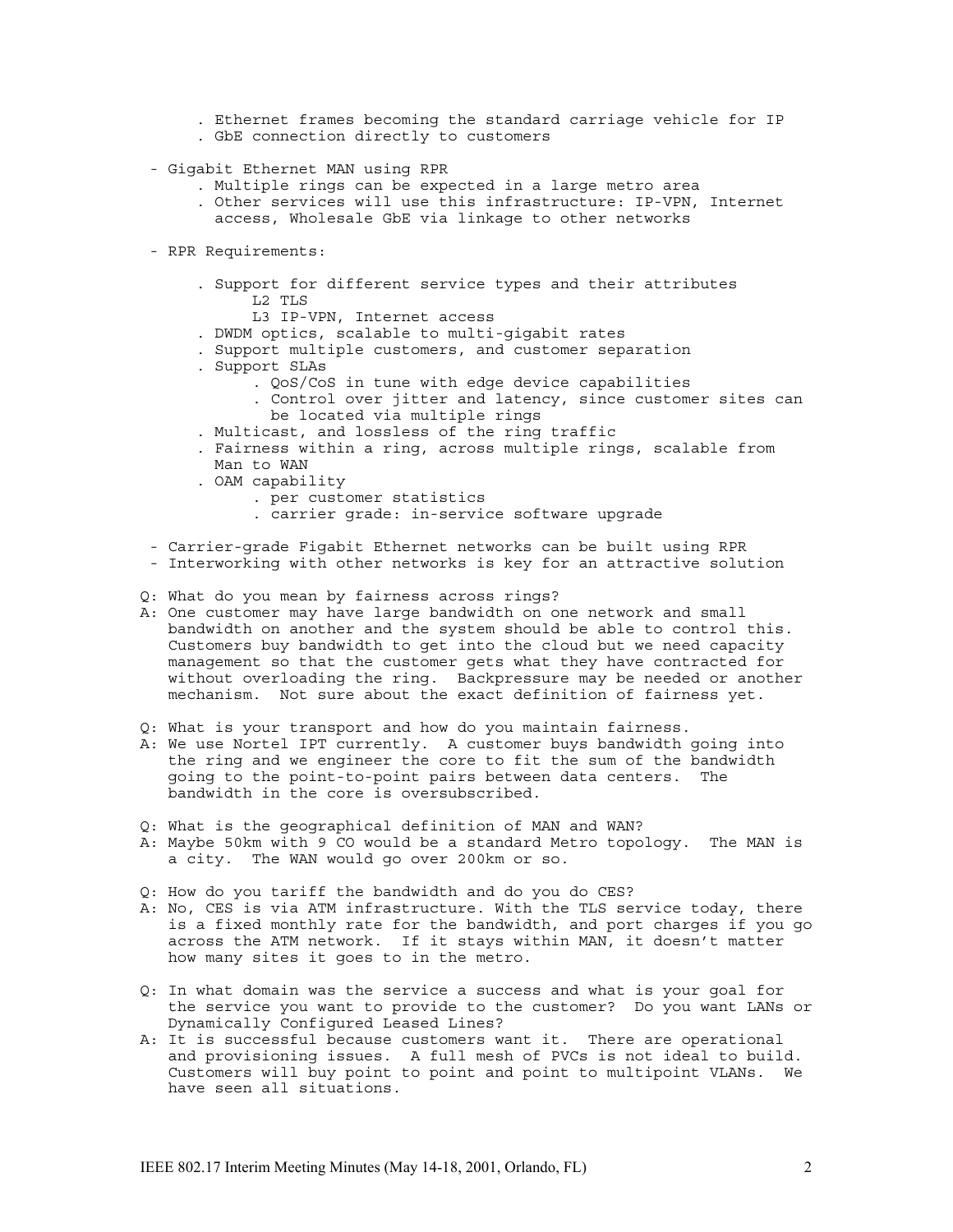- Q: Is there a conflict between QoS and Loss-less service? QoS requires packet losses for certain traffic types.
- A: QoS relates to access to the ring. Loss-less refers to on the ring.
- Q: How much over-subscription is there in the network? Without over-subscription, what is the use of fairness?
- A: You take the sum of the bandwidth subscribed and add it up. So there is really no over-subscription for now. Our ATM has oversubscription.

### 9:10am: **Presentation - Global Crossing RPR Requirements, Tony Lau**

- Data services in 50+ major metro cities worldwide
- Handles both legacy and data, including high margin value added services
- Ring based Metro network architecture
	- Max ring size of ~100km
	- Max per hop distance of up to 40km
	- Number of nodes < 15
- SONET for TDM, WDM for lambda services, RPR for Ethernet based services
- Metro networks remain at layer 1 and 2 for simplicity.
- Global Ethernet Services
	- . High speed interconnects for services providers
	- . TLS: point to point virtual private line
	- . Multi point VLAN service: 802.1Q VLAN
- An SLA defines service reliability, responsiveness, and performance.
	- . A customer may have more than one service, each with its own SLA . Performance SLA includes availability, bandwidth (CIR), delay,
		- jitter (< 1ms)
			- . delay: tight bound (<10ms in a RPR), loose, none
- Majority of data services are private lines or virtual circuit based.
- Global Crossing would like to offer customer traffic separation and security using FR PVC model, as opposed to the IP VPN model with no logical flow separation.
- RPR needs to offer robust FCAP features for success
- Enforcing SLA: a philosophy is not to admit traffic not conforming to traffic contract
- Implications for RPR
	- . High service availability
		- . per SLA protection, source steering
	- . Bound latency (<10ms) and jitter (<1ms) within a ring
	- . QoS per service per customer
		- . Need also some sort of tagging to delineate individual customer
	- . Guaranteed bandwidth: CIR like guarantee
- Q: You want to stay at layer 2 and still have QoS. How many classes do you expect on the ring?
- A: We would like to offer CBR like services. It is more than delay and jitter control. It is similar to ATM traffic classes.
- Q: Per flow QoS translates to how many # of classes?
- A: Not sure, but we are thinking into such directions.
- Q: How do you measure per customer SLA?
- A: For our packet services today we send out a packet as a statistical proxy for service quality, i.e., probe packet per customer's VC for delay and jitter SLA. We would like to have finer PM granularity.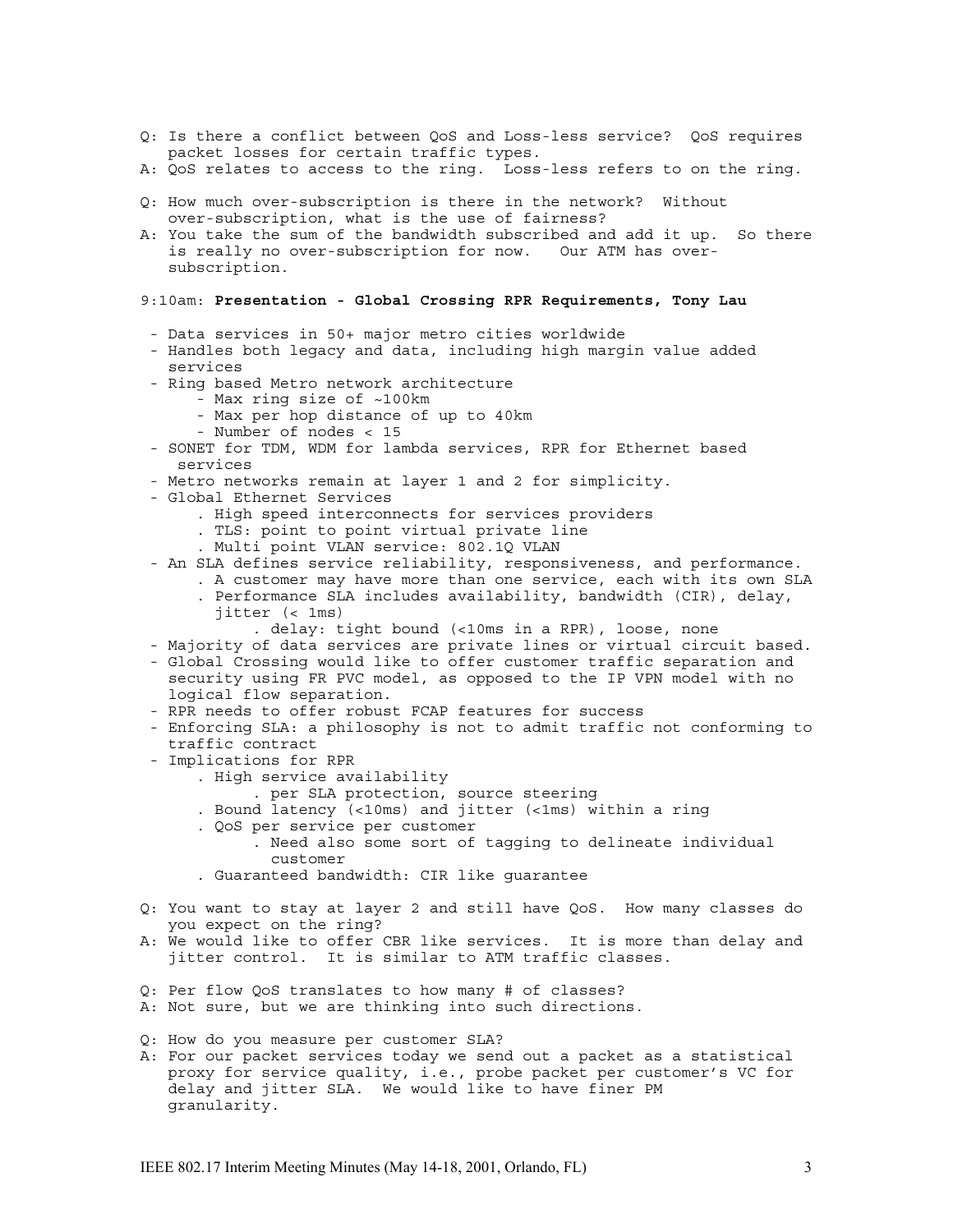- Q: How much over-subscription do you tolerate on the network, and do you do it at the edge?
- A: Most carriers won't tell you. For FR you may see 4:1 to 20:1 overbooking. Yes we do it at the edge.
- Q: How many logical customers do you support on one port and how do you plan on tagging on them?
- A: We prefer a standard tag. On the WAN we would likely map to MPLS. In the VLAN we may not control the number but we need some for operational objectives.
- Q: Do you plan to implement RPR over SONET or Ethernet PHY?
- A: Based on the timeline we will use the LAN PHY first. As a carrier we would prefer to see SONET-like capabilities as the WAN PHY becomes available.
- Q: You implied that 50ms is for Platinum customers. Will you charge for it?
- A: We charge for it in SONET today. We plan to charge for it in Ethernet and hope that it is lower cost for the service guarantee.
- 9:50am: **Presentation RPR Usage: A Carriers' carrier perspective, Steve Plote, Looking Glass Networks**
- Metro ring sizes of 11km 105km, with an average of 35km
- Mostly 2 node pt2pt rings for now, multi node rings emerging - RPR has to become as cheap as Ethernet to show an advantage, if
- the main benefit of RPR is to be fiber gain. - Focus on 10Gbe and above.
- 
- Standardize on IEEE 802.1 MAC. Keep RPR implementations on layers above.
- Q: Can you explain how your TDM architecture is defined.
- A: We will do GbE only verses TDM or RPR.
- Q: How do you calculate the fiber cost? This is important in your assumption.
- A: It is not the lease cost. The cost includes dig, trenches, etc. We are carrier of carriers who owns fibers.
- Q: Where are the core switches and what is your overall reliability?
- A: The core switch is a single point of failure therefore we have a 4 9's reliability.
- Q: Have you looked at a model with dual fiber routes to two core sites? A: That would require two data centers and we would not do that design because it doubles all our operational costs.

10:10am: Break

# 10:30am: **Presentation - RPR Requirements: A CLEC perspective, Dave Milliron, Evolution Networks**

- Topology multiple subtending rings up to 4 layers, and dual attachments on different rings.
- Ring Speeds large rings with 1, 2.5 to 10G with WDM support, and small rings with 100 to 155Mbps due to fiber construction cost
- Transport media must have mixed media and capacity on the same ring for the lowest cost per km, i.e.,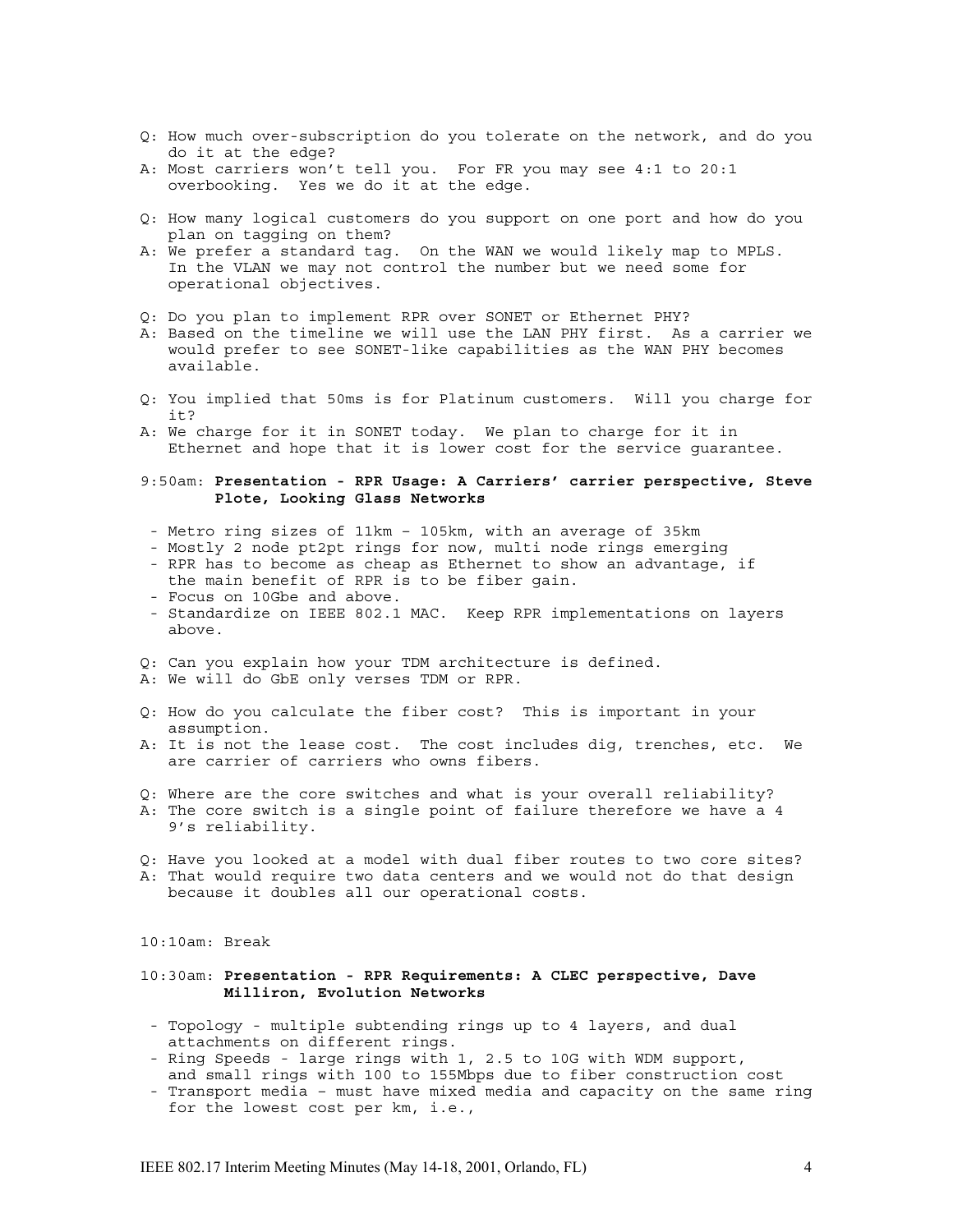. new fiber construction: 25k – 500K (km) . dark fiber lease: 4.4K – 10K (1 pair, 1Km) . microwave 55k (OC-3, 6.5km) . free space lasers 75k (1G, 1km) - Mixed speeds on the same ring . possible limit to min/max speed ratio - Ring bandwidth . allocation resolution of 64Kbps . over subscription limit of 8:1 - CoS - need 4 to 6 classes . bw sync, bw async, dedicated + burstable, BE, 1+1 protected paths - Legacy transport . T1, T3, OC-3 circuit emulation . timing: CPE served by T1s are slave timed, timing insertion . equal or better than delivery over SONET - Protection based on class of service . hitless return to original path, 99.999% availability - Hooks for traffic flow monitoring, service creation, provisioning flexibility, performance monitoring - Interoperability . multiple vendors per ring . common class of service support . min feature set guarantees basic interoperability - Minimize optional features that limit basic interoperability - Maximize flexibility so that vendors can implement unique solutions and carriers can create services Q: How do you "optimize for all class types?" A: The term "optimize" may be too strong. You cannot optimize for everything. Q: The next generation of SDH chips will have Forward Error Correction to improve BER. What do you propose for RPR? A: If the next gen of SONET PMD chips have this, then RPR is done. Q: What do you mean by "we cannot serve minority interests?" A: We need to make a unified standard. Q: With ATM you said there was high overhead. But VoIP on ATM didn't have too much overhead. Q: You want to have less than 50ms restoration, and a quasi mesh topology. Would you sacrifice 50ms restoration to have more granular restoration? A: It depends on a lot of factors. 10:50am: **Presentation - Entertainment Video over RPR, Luis A. Rovira, Scientific Atlanta** - Projected VoD (Video on Demand) traffic pre hub is about 2.6G, with typical 3 hubs/ring due to AM fiber - CATV systems characteristics . Similar to carriers in wanting more administrative control, needing traffic engineering for deterministic routing . Different from carrier in that know what the content is don't want to be just a pipe huge emphasis on costs (5G pipe at consumer prices) . in CATV systems, efficiency is very important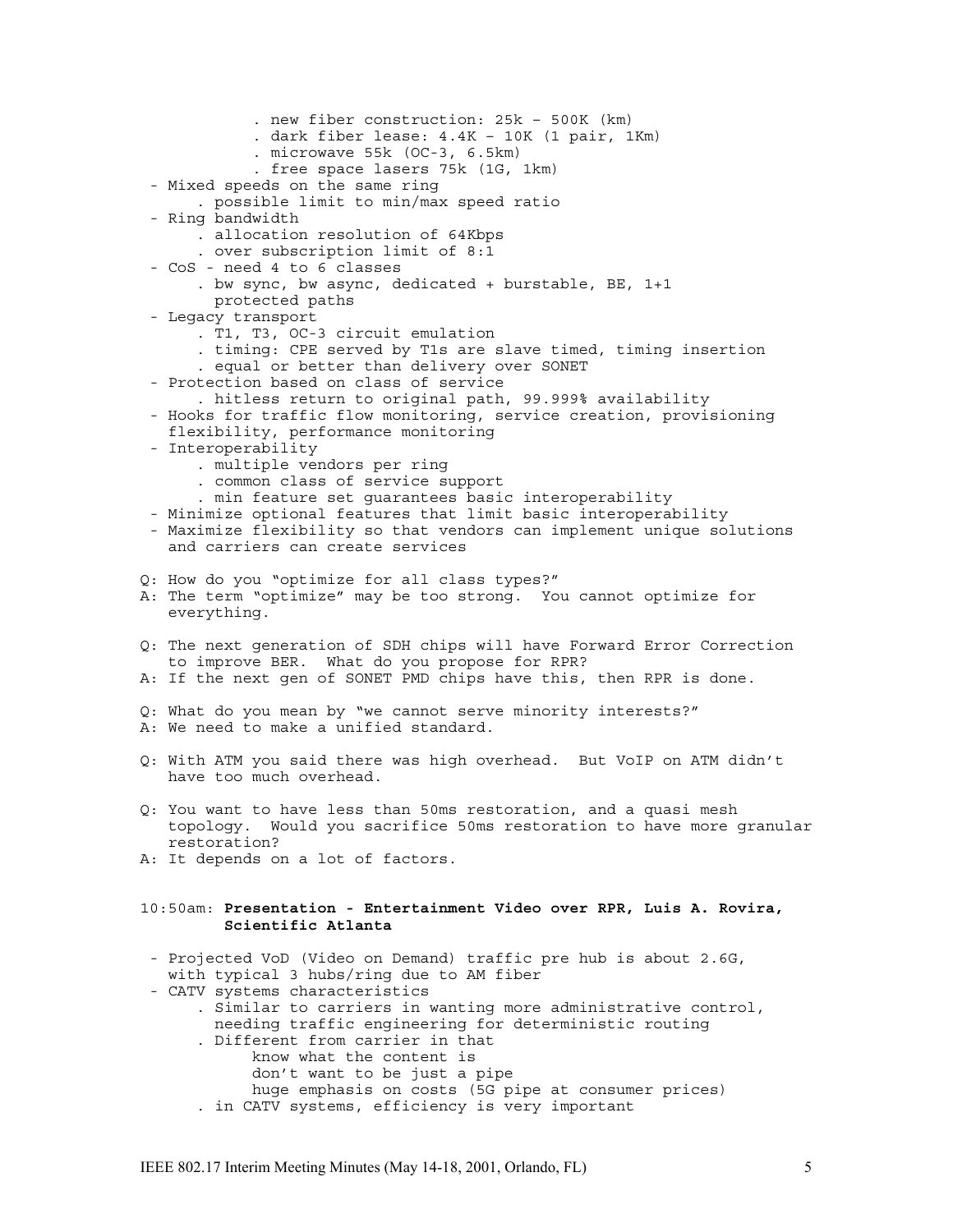- CATV prefers:
	- . MPLS, enabling MPEG virtual circuits
	- . CR-LDP, simple, traffic engineering, administrative control
	- . DiffServ
	- . Resilience, not spoiled on 50ms, 100ms might be fine
	- . One byte node address
- CATV does not like:
	- . Long headers
	- . Mis-ordered packets during normal operation tolerable during protection or recovery
	- . SONET "quantizing"
	- . RED on MPEG streams
	- . Low bandwidth rings
- Q: How about the MPLS efficiency?
- A: A concern for sure, Martini ID on Circuit over L2 may be a help.
- Q: Alternative solution may be to install more cheap disk drives at hubs, in hierarchical caching?
- A: Right, but considering the amount of disk space (Terabits), it is still considered expensive.
- Q: Why is RED bad, if it maintains smooth operation?
- A: For entertainment video sent from HBO, for instance, it is intolerable. We cannot resend and it interrupts the video.
- Q: What do you mean that MPLS is inefficient?
- A: You can carry it on UDP and other protocols, but we don't want to add the extra overhead.
- Q: Is this ring bandwidth shared or is it all video?
- A: It may be beneficial to have best effort data that can be dropped in the event of congestion.
- Q: Why is disk space not cheaper than the cost of fiber?
- A: We are talking terabytes and petabytes. It is 4 gigabytes per movie.
- Q: Can you have packets and video on the same network? How many packets can be outside the jitter limits?
- A: Yes, but the exact limits are not known.
- Q: If you over-commit, then RED is better than tail drop, but the video should be committed.
- A: You are right. The video will not respond to RED and you don't want to drop video packets.

### 11:15am: **Presentation - RPR Service Analysis, Italo Busi, Alcatel**

- Focus on Ethernet Transparent Services and Internet Access
- Network operators can offer different kinds of services, e.g., . Virtual Ethernet Leased Line
	- . Virtual Ethernet Distributed Switch: multi-pt to multi-pt
- Requirements:
	- . Per customer separation
	- . The distributed switch "should" optionally interwork with CPE switches (e.g., Spanning Tree Protocol).
	- . Per customer separation can be guaranteed by VLAN tagging in the virtual Ethernet distributed switching.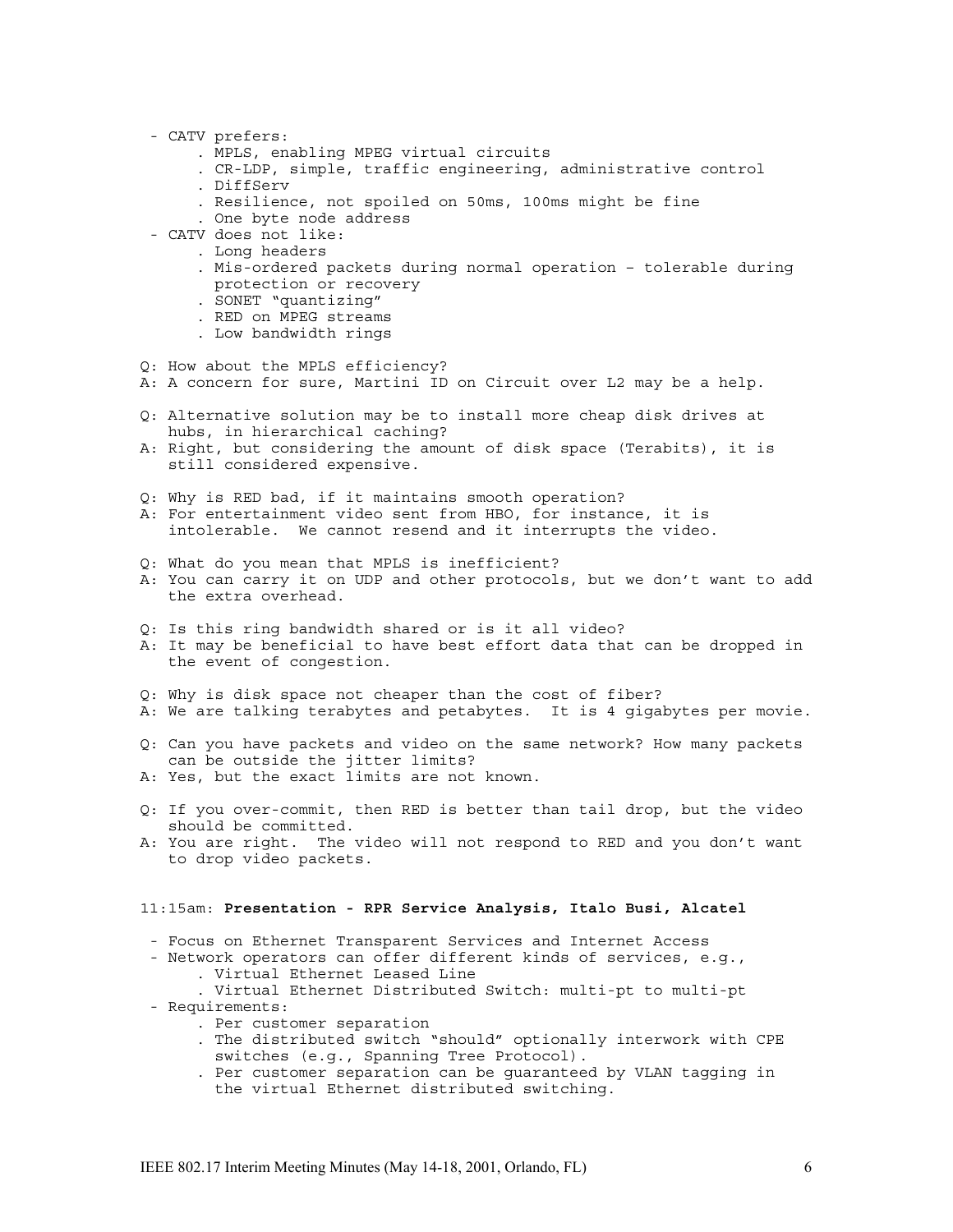- Q: Are you suggesting that the 802.3 MAC will interoperate with the 802.17 MAC without a bridge?
- A: This is a requirement for the metro applications, because if you have a router it encapsulates the packet into IP and then the network does this. Otherwise, it must be translated to the known MAC address and this can cause issues of security and scalability. In principle, you don't want your network to have to know all the MAC addresses on the network.
- Q: If the network provides transparent transport of the BPDU, then it is not necessary for the STP protocol to operate on the ring. A: The customer switch should not be changes in any way.
- Q: You mention about customer separation with VLAN tag. With such VLAN tagging, it may interfere with customer VLAN ids?
- A: If your customer does not have a VLAN tag then you can use a VLAN header in the frame. But a VLAN for each customer is required and you can use their VLAN tag. The VLAN is transparent to the customer. With this design each customer needs a switch.
- Comment: Instead of additional VLAN tagging, having a separate field in the RPR header will be a simpler solution.

# 11:40am: **Service Classes and RPR MAC Design, Harmen van As, Vienna University of Technology**

- Three traffic classes on the ring, with further QoS classes above MAC
- Today TCP dominates, but the trend will shift toward UDP traffic such as VoIP, multimedia applications with rate control instead of window based control
- No packet loss on the ring, rejections only at the ingress
- Fairness protocol:
	- . Each ring is controlled independently
	- . Each class is controlled independently
	- . has to be standardized, with respect to
		- . how to monitor links
		- . which commands
		- . formats of commands
		- . what fairness criteria
		- . determination of access rates per class
		- . recovery scenarios in case of failure
- Number of classes on the ring:
	- . Need to be standardized, with respect to
		- . max number of classes on ring
			- . mapping rules
		- . discovery of node types
- Store-and-forward and Cut-through modes interwork, and need not be standardized.
- Different transmission scheduling will interwork, and need not be standardized.
- Q: How do you divide ring bandwidth among QoS classes, especially when different nodes support different number of classes?
- A: I do not know the answer now.
- Q: How do you divide ring bandwidth for independent service classes? A: It is completely dynamic, but the higher priority traffic the more bandwidth.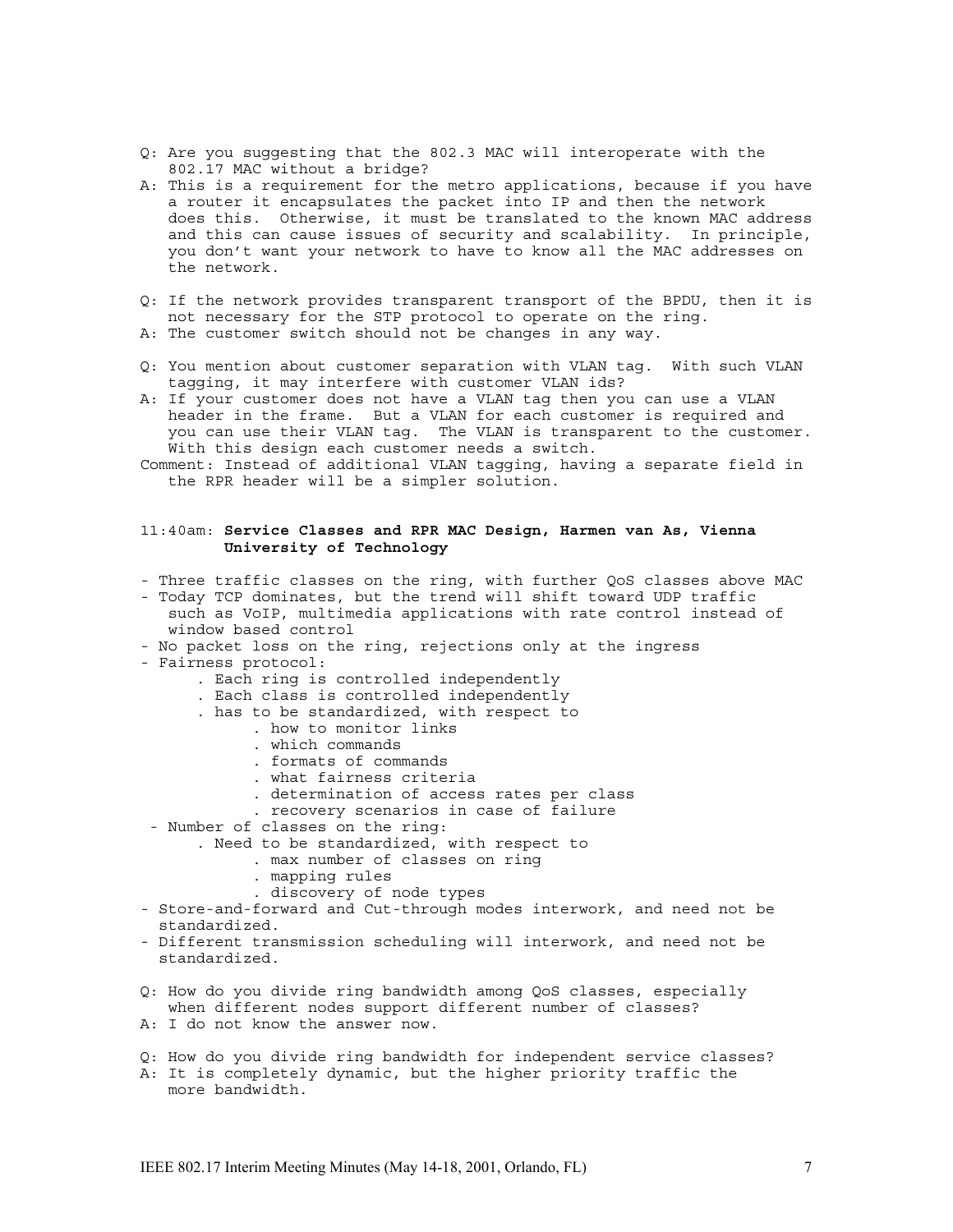- Q: How do you handle independent classes when there are 2 classes in one queue?
- A: I do not know now.
- Q: How do you do preemption?
- A: The PHY does the mapping.
- Q: In a 32 node ring, they could all fragment a packet. They all could be fragmenting at once. Especially if they are going to one destination, how do you handle such event?
- A: Reassembly of the preempted packet is done at the next node. You leave holes in the ring for this reassembly.
- Q: You don't want to standardize the scheduling?
- A: You must standardize the number of classes. But the methods of doing this may differ from vendor to vendor. This is only on the MAC. We will have a smaller number of classes as compared to DiffServ.
- Q: How do you retransmit the preempted packet from the start.
- A: That implies a lot of wasted bandwidth.
- Q: If the preemption buffer is not standardized for packet scheduling, how will it work? How do we know that 2 vendors will interwork? A: Companies must buy equipment from vendors that support their requirements.
- Q: Access Delay is the problem you solve, but preemption gives complexity that is not efficient at lower data rates in particular.
- A: Jumbo packets and voice on the same network almost dictate preemption. I am not thinking about carrier rings. There are areas that RPR can be used instead of Ethernet.

12:10pm: Break for Lunch

# 1:05pm: **RPR Deployment Requirements, Italo Busi, Alcatel**

- Presented analysis of deployment scenarios of RPR for established and greenfield operators. Requirements for such deployment scenarios are also presented.
- 1:20PM: **Simple Rings and WDM-Meshed Rings based on RPR, Harmen R. Van Vienna University of Technology**
- Presented WDM meshed networks on RPR ring topology with either electronic or optical bypass capabilities.
	- by-passing of nodes in optical domain
	- reduced congestion and smaller delays
	- high-throughput with minimal number of electronic components
	- reduced cost
	- operational flexibility
	- optical transparency in the Metro domain
	- regular or non-regular mesh topologies on 2,4, or 6-fiber resilient rings
	- scalability on same fiber base

- Requirements for RPR MAC protocol are discussed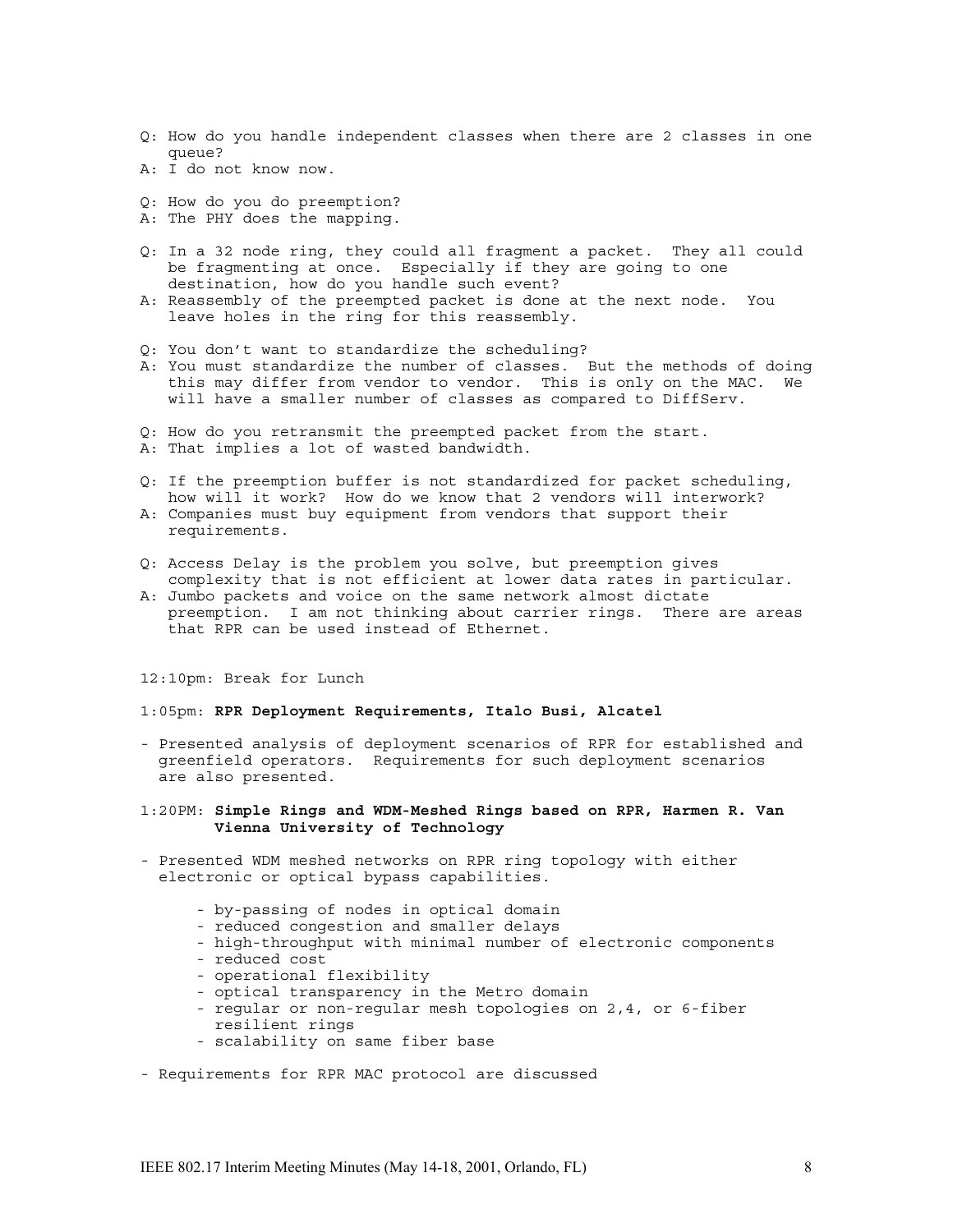- Q: Why 802.17 should be concerned with optical bypassing? Are you proposing it as part of the RPR standard?
- A: Yes. We should incorporate the optical bypassing in RPR to be more efficient and viable.

1:50pm: **Fairness Requirements, Harry Peng, Nortel Networks**

- Summarizes RPR requirements from various carrier presentations (e.g., Sprint, MCI, Bell South, Global Crossing, SBC, Bell Canada), and analyzes its implications on RPR scope.
	- . Must limit the scope of application
	- . Have to ask "Does the implementation meet customer requirements?"
	- . Reduce operational cost
- Strawman Motion: RPR standard to focus on realistic ring size for TTM.
	- . Max # of stations on a ring: 64 (max about 30)
	- . Max ring circumference: 2000Km (<200km metro rings) - ring span: PHY dependent, optics cost, e.g., LX
	- . Scalable ring speed with future PHY
- Strawman Motion: Fairness scheme supports multiple CoS and bandwidth guarantee.

Comment: Max circumference needs be up to 1000Km.

Q: Ring speed also contributes to "silicon cost" via buffer requirement. Buffer requirement needs be at add points or in the ring?

Comment: Silicon cost is only part of the overall system cost. Need to have solid relative cost analysis. More transit buffer may improve other performance such as ingress access delay and jitter.

## 2:15pm: **RPR Transit Buffer Schemes, Necdet Uzun and Pinar Yilmaz, Auroranetics**

- Presented simulation study results on two different transit buffer schemes.
	- . single MTU cut-through scheme
	- . dual-priority multiple MTU store-and-forward scheme
- Q: You cannot draw definite conclusions on cut-through vs store-andforward comparison using a single scenario. Fairness algorithm also contributes to the buffering delay.
- Q: What kind of fairness algorithm is used in the simulation?
- A: Proprietary.
- Q: Silicon cost also includes pin count, power, etc, not just the memory size.
- A: Current silicon technology can handle 40G line rate.
- Q: How do you determine the transit buffer of 256KB to be sufficient? The required buffer size is also dependent on ring size and fairness algorithm, etc.
- A: Our fairness mechanism guarantees no buffer overflow.
- Q: Large transit buffer incurs large delay.
- A: In dual priority scheme, high priority does not incur delay.

### 2:50pm: **Hardware Complexity of Store-and-Forward, Cut-Through, and Preemption, Wolfram Lemppenau, University of Applied Science of Bocholt**

- Discusses how store-and-forward, cut-through, and preemption mechanisms influence the hardware complexity.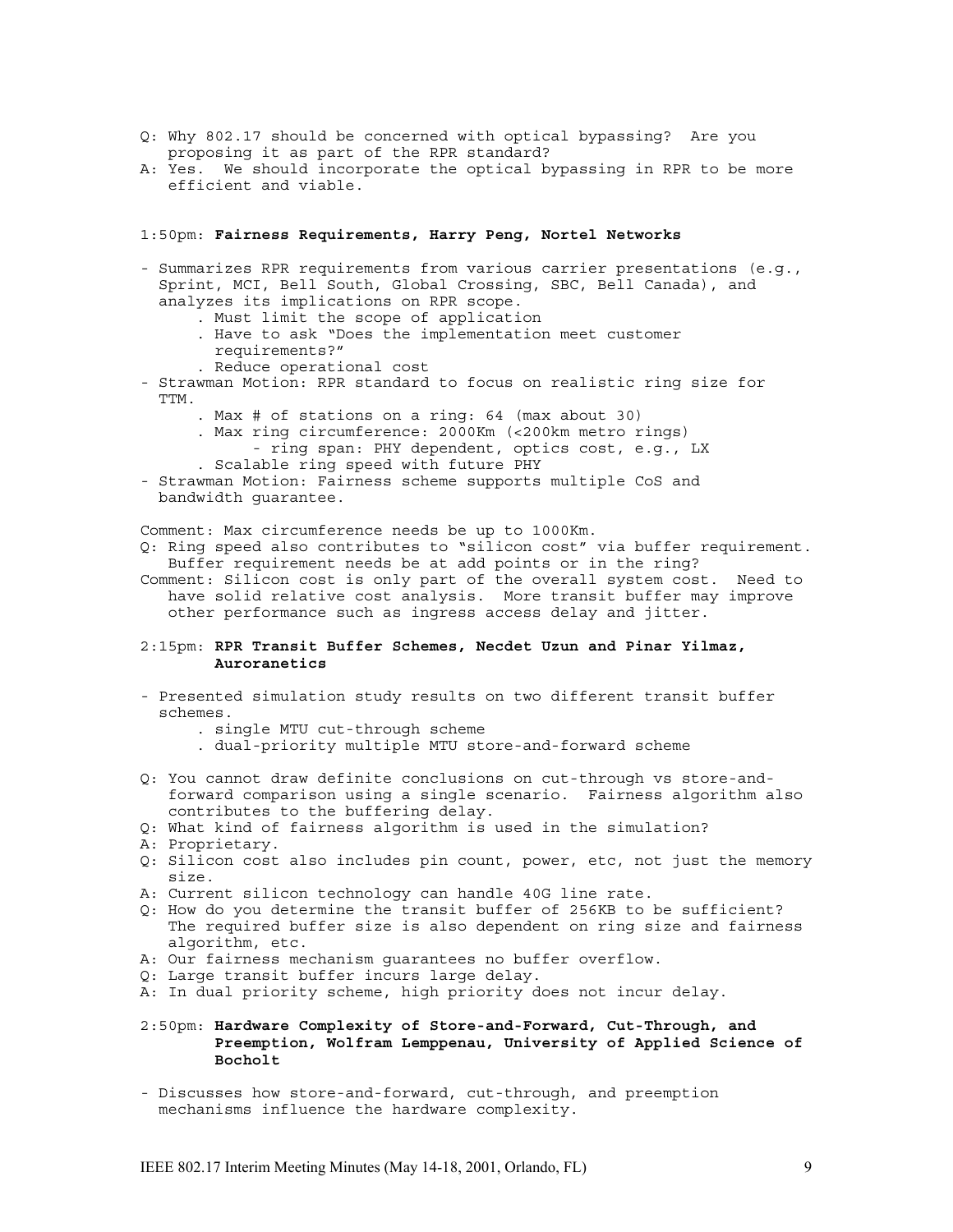- Q: SPI would require a full SAR function on 4000 logic blocks.
- A: The high speed SPI is a good candidate. We do not need it, and the mappers can handle the job.
- 3:15pm: Break
- 3:10pm: **SRP Store and Forward Performance Comparison with Cut-Through, Donghui Xie, Cisco**
- Presented simulation results comparing performance of store-andforward and cut-through based on SRP and iPT implementations, respectively.
- Q: Are we comparing apple to apple? Results seem counter-intuitive. Is there an explanation for the results?
- A: Yes. The nodes closer to the destination has the advantage of being closer to the destination.
- Q: iPT simulation results shown here were a year and half old. Your results compare fairness algorithm combined with transmit scheduling, instead of comparing store-and-forward vs cut-through. Need to compare with the updated iPT.
- A: Comment acknowledged. This simulation results at least tells that store and forward does not necessarily perform worse than cutthrough.
- Q: You are comparing SRP and IPT, and the results show that SRP is better than IPT, not cut thru.
- A: We don't want to get into the argument about the terminology.
- Q: You are comparing SRP and IPT not cut-thru and store-and-forward. SRP only has backpressure and that is a crude method for controlling traffic. If you put a lot of traffic with many types, but don't control you use too many variables. Compare simple source traffic profiles first. You cannot compare full protocols and make conclusions about the MAC or even the protocol.
- A: We should take the whole MAC into consideration when we do simulations.
- Comment: We would like to see what VLSI can give us. We need to know if the design can be done in ASIC or the traffic must leave the chip because this has an impact on price.
- Q: Your traffic model is ad hoc. However, in these scenarios it is impossible to make generalizations from ad hoc traffic models. What is MAC and what is system is difficult to tell, and you can't make conclusions about the low level implementations from this.
- A: Some of the results support the conclusions I have reached.

### 4:00pm: **Delay Variation in Cut-through and Store & Forward Models, Leon Bruckman presented on behalf of Gal Mor, Corrigent**

- Presented simulation results comparing delay variation behaviours between store-and-forward and cut-through methods under various network conditions

Comment: The results do not compare store-and-forward vs cut-through.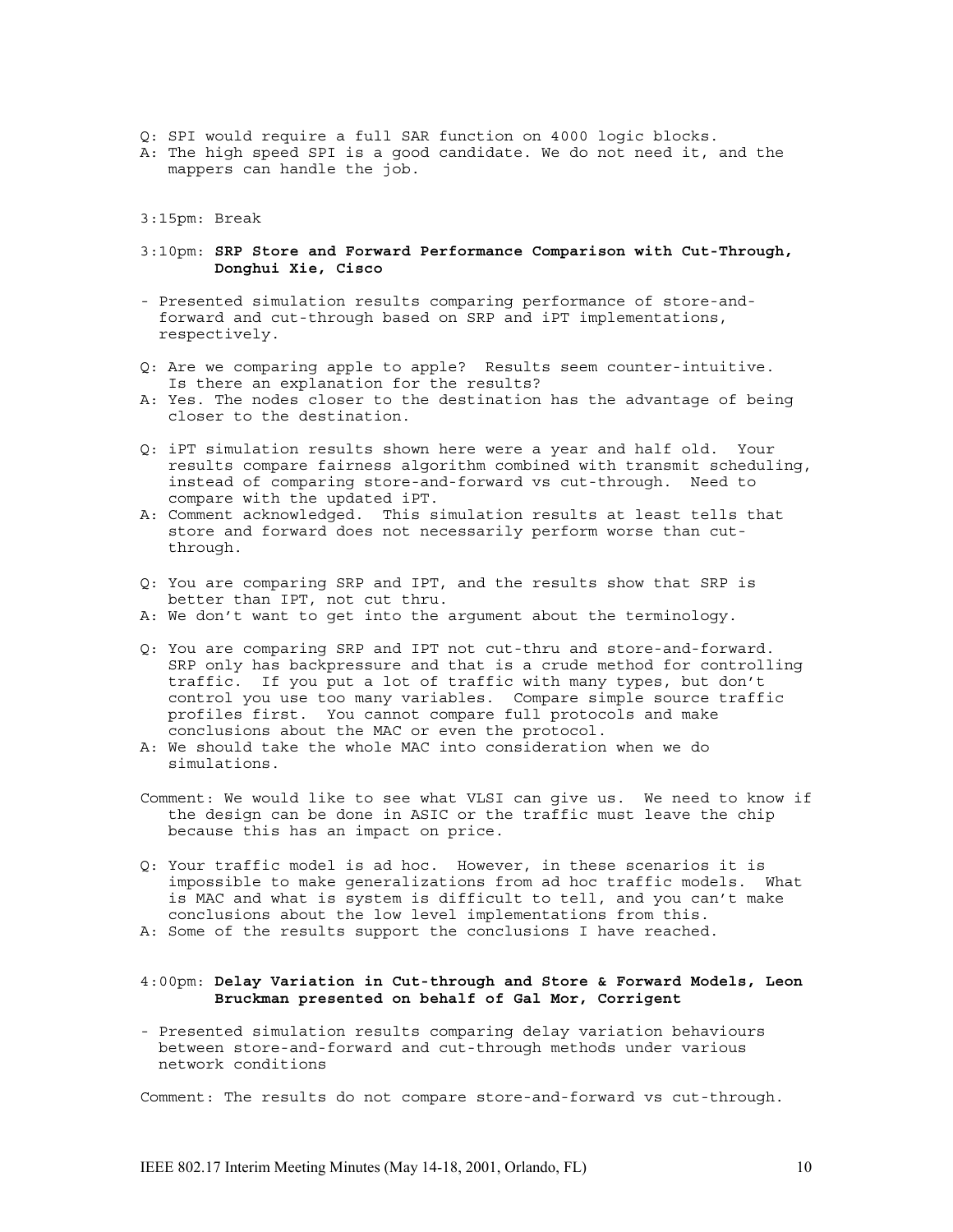It is a matter of design and implementation choice.

- Q: This simulation makes no sense without your fairness algorithm.
- A: We should define the requirements and let the vendors implement any way to meet this requirement.
- Q: Can we mix Store-and-forward and Cut-Through on one ring? A: It is unknown.
- Q: Is there any correlation between the time of packet arrival on the ring in relation to local packet insertion?
- A: Local packets are always lower priority. The nodes are independent of one another.
- Q: Do you have one or more buffers on the ring?
- A: It doesn't really have an impact on this type of simulations.

### 4:20pm: **RPR MAC Definition and Implementation, Sanjay Agrawal, Luminous**

- Presented a proposal of RPR MAC framework definition and hardware implementation.
- Q: Are you relying on upper layers to control access to the MAC? Upper layers are being queued and looks like routing.
- A: The MAC can propagate the BCN and this is traditional. This is not routing. No packets can be lost on the ring.
- Q: Demarcation between Ethernet and RPR seems to disappear in this framework.
- A: We should not try to differ for the sake of being different.
- Comment: If you should allow line rate transmission from a node, then there is no need for MAC.
- Q: According to the proposed framework, the distinct identity of 802.17 seems to disappear.
- A: There are other mechanisms which are different from Ethernet, such as topology discovery and protection.
- Q: You have defined some classes time-sensitive and some not. There are some types of time sensitive classes that will be taken out of the MAC and requeued?
- A: All high priority cuts through but all others come out of the MAC and requeued. For other packet classes the chip can switch fast enough. The issue is provisioning. You should not over-commit data.
- Q: Your MAC is too simple. Everything is above the MAC. You don't gain much because rescheduling and queueing must be done at wire speed. What do you gain? We need results to understand. You are mixing RPR with switches.
- A: The simplest things survive. No solution will work under all traffic conditions. We need fundamental mechanisms. The best way you can arbitrate is to provide switching between add and pass. It just adds the functions needed for RPR functions.
- Q: Can you comment why a node must be able to fill the pipe as a mandatory requirement. I can see simpler ways to handle traffic than moving all packets to SPIE 4 and the traffic shaper.
- A: Ring can be 10 Gig while you are admitting 1 Gig traffic. The traffic shaper should handle the rate arbitration. An add node should be able to fill the ring pipe.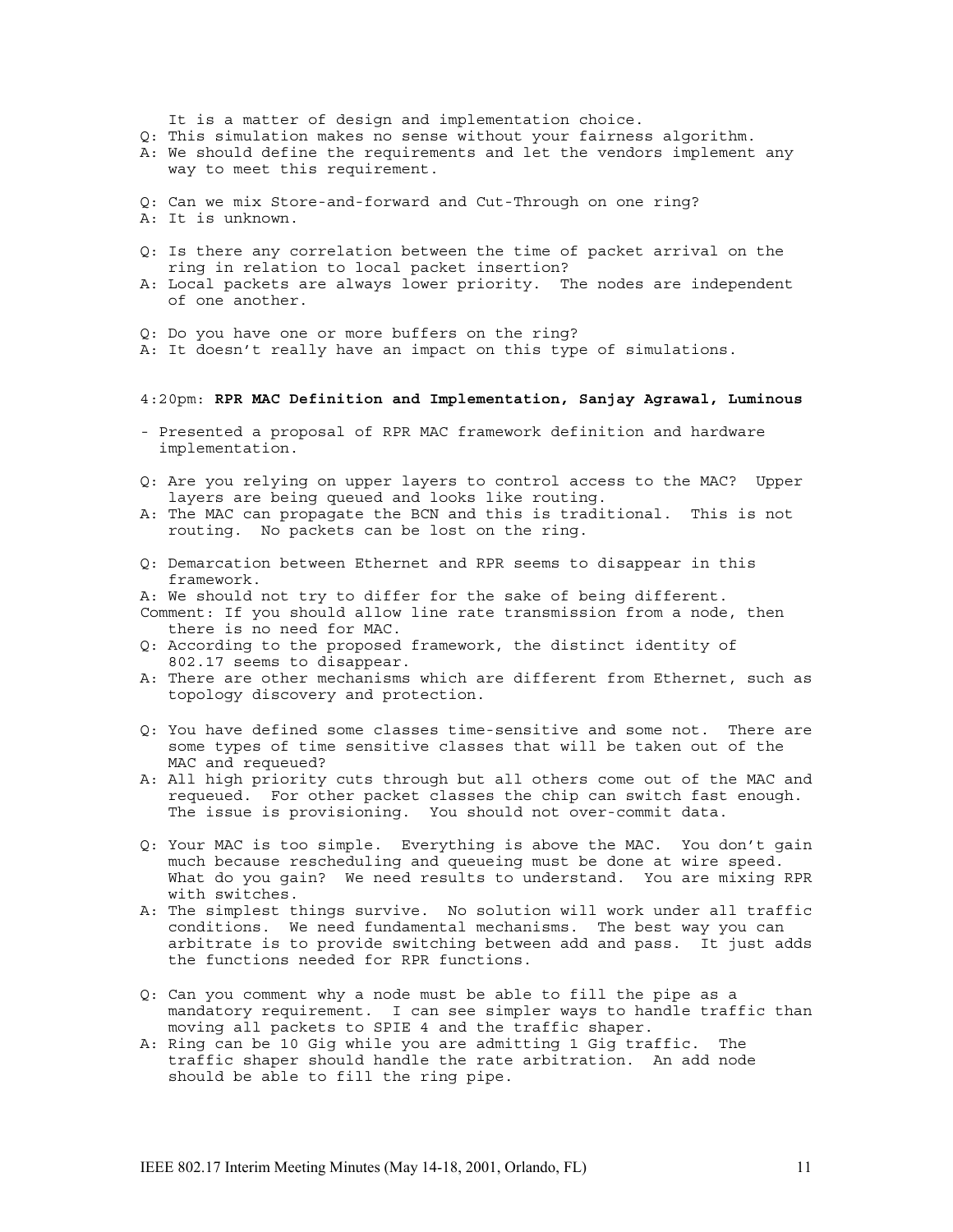- Q: This is not an 802.17, but rather a way to make rings out of Ethernet MACs. There is supposed to be a clear demarcation between 802.3 and 802.17. This special buffering technique will not even be standardized. It is not in our power to define what you suggest.
- A: We shouldn't be different just to be different. There is topology discovery and other things.
- Q: If you bury traffic shaping in the MAC, we can't police.
- A: That should be done at the customer network. Once it is on the network you don't need to do more than that. It makes things more complicated.
- Q: It is my belief that all 802s saturate but use less than 100% duty cycle. The shared access MAC is only to arbitrate for shared media.
- A: The standard should not preclude different speeds. A given node should be able to admit traffic at full data rate.
- Q: With respect to Ethernet MAC, what is your distinct identity vs 802.3 and the PAR we operate under.
- A: We shouldn't be different just to be different from the 802.3
- Q: With the memory and traffic manager, now there is 30Gig I/O traffic manager and this stuff is not free. A: Yes.
- 

# 4:50pm: **RPR MAC Data Transport and Buffering, Pankaj Jha, Cypress**

- Presented RPR MAC issues and network requirements including bandwidth allocation and CoS.
	- . Different customers need different bandwidth sizes and guarantees.
	- . RSVP, DiffServ or other L2/L3 CoS/QoS models should not be broken due to RPR. Any RPR with less than 8 priority levels will fail. But leave scheduling to the system. . Policing and shaping at every node
- At RPR, we should design MAC protocol, not a chip architecture.
- Q: How can you prove the DiffServ will prevail? Why need 8 priority levels?
- A: At least it needs to be configurable. Less than 8 will fail.
- Q: Did you do any simulations to prove this?
- A: No, but we should not do something that breaks the DiffServ model
- Q: The task of a MAC is to control access to the ring among all the nodes. You should have priority for transit over local, because transit has already arbitrated to get on the ring A: You are correct, if every node is behaving correctly.
- 
- Q: In this class based queueing model, there are burstable SLAs and one customer may take all the bandwidth of one class. The ones in the lower buckets will not get their committed rate.
- A: Yes, people get starved, but you must look at the reservation you have been provided and honor your profile. If you are ahead in the burst profile, to do that is OK.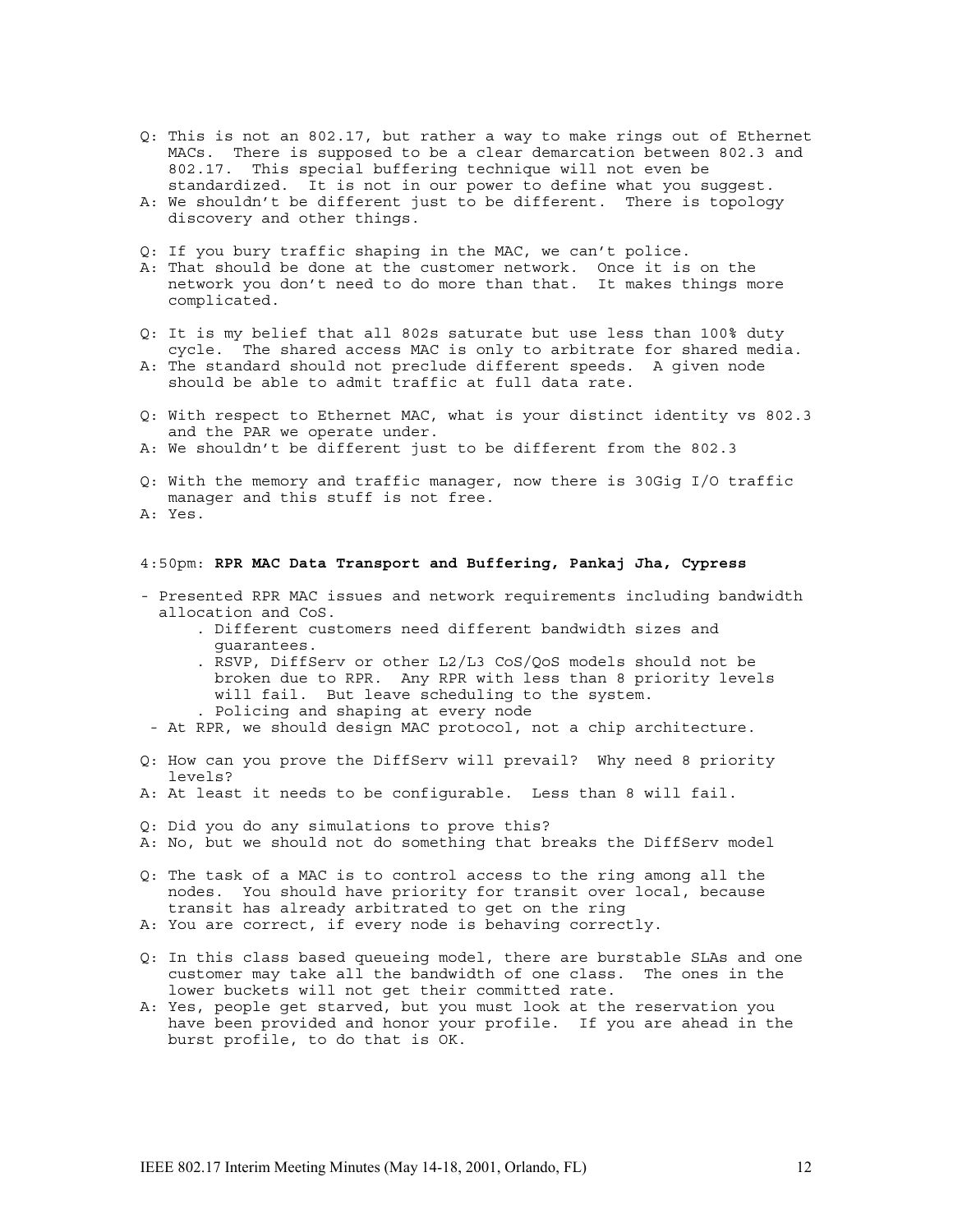5:10pm: **Performance Issues and Requirements, Adisak Mekkittikul, Lantern**

- Discusses RPR related performance issues and requirements from a perspective of distributed switching context, including HOL (Head of Line) blocking and QoS. A case simulation study using SRP Opnet standard model is also presented.

Q: The traffic scenario under study does not seem to be realistic. A: It may be. Need more investigation. Comment: SRP-fa default parameters in RFC 2892 have been updated.

- Q: What is your description of traffic engineering? It compares it to a switch. This is a switch problem, and we are defining a MAC.
- A: The problem is media access whether the access is on to switch fabric or network.
- Q: You are oversubscribing the ring. Why is one link efficient and one not.

A: There are two congestion points. Everyone must back off to the link bandwidth of the most congested link. It is 622/(n-2), where n is the number of nodes.

- Q: There are other ways you could build the network, if you had the case where traffic was evenly distributed. We shouldn't optimize for pathological cases.
- A: Traffic on the network changes. Non-uniform traffic patterns are possible in these networks.
- Q: We will not have uniform traffic and you chose a case that makes SRP look really bad.
- A: We used publicly available RFC and SRP documents, and we reran the scenario multiple times.
- Q: Does this occur because the node doesn't understand where the traffic is going?
- A: It is not an implementation issue, but rather a class of algorithm problem.
- Q: This is one local fairness domain, however no one will do this in a real situation because no one would take this path.
- A: You can do shortest path or least congested. All scenarios result from these two basic options.
- Q: This could not be a fairness mechanism. You need 622 downstream. Your simulation is not correct. SRP uses backpressure and there is nothing to backpressure.
- A: We invite others to simulate this experiment to validate this result.

### 5:45pm: **Performance Simulation of Nortel OPE-RPR Ring, Changcheng Huang, Carleton University**

- Presented simulation results on transient performance of OPE-RPR under raw traffic model, and steady-state performance of OPE-RPR under bursty traffic model.
- Q: Traffic model needs to be realistic TCP-based to draw any definite conclusion?
- A: Agreed. These results are first stage preliminary.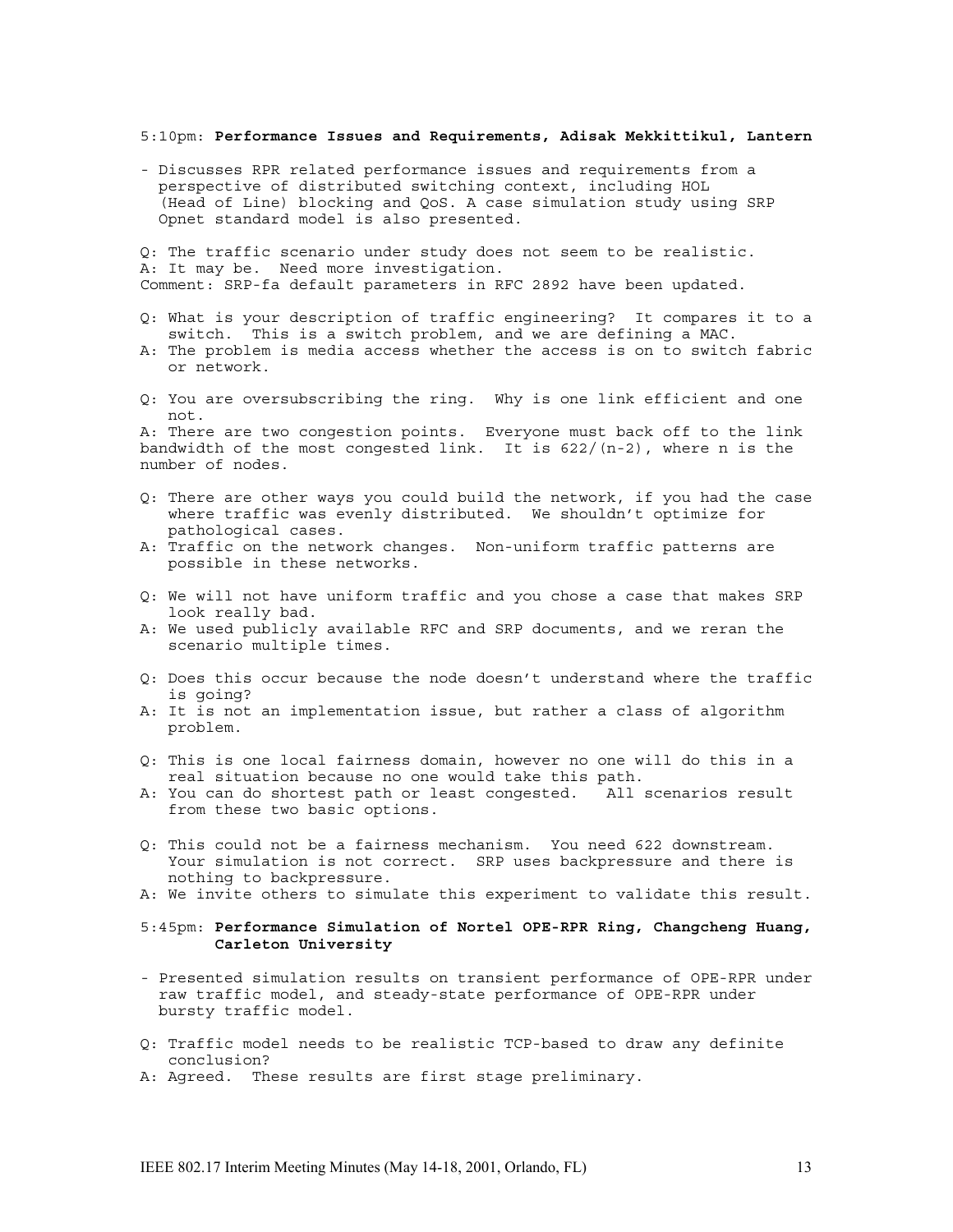- Q: The assumptions about burstiness are questionable. We would like to see your traffic models.
- A: Next time I can bring all the results.
- Q: Can you explain your results on utilization?
- A: Instantaneous utilization is around 50%, but actual utilization is closer to 95%.
- Q: You concentrated on Head of Line delays, but do you have results on end to end delay?
- A: Yes, that is shown in the presentation
- Q: It would good to see how jitter performs in this simulation.
- A: We can show this.
- Q: What was the combined offered throughput?
- A: The total offered load was close to the actual ring capacity.
- 6:15pm: **Scaling the Worlds Largest Ethernet, Lewis H. Eatherton, Excite@home**
- Presented RPR scaling requirement from a Excite@home's perspective
	- . Currently 3+ million users with Excite@home . 2nd largest ISP in traffic . 5+ million users EOY'01 . streaming media set to explode . rapid growth of home networked appliances . metro/regional traffic grows
	- . optical considerations
		- most ISPs are not optically astute
		- no mid span points (80Km)
		- Raman and solitons
		- geography and spares
		- sand is cheap
- QoS = Quantity of Service
- Scaling is Paramount!
- Q: The optical bypass MAC architecture presented today is not purely academic.
- A: Maybe for the long haul optical networks, but for metro, everything has to be simple. We cannot afford the triple R of the optical networks in our applications. 8x optical mux and let the layer 2-3 device to the 3xR. PMD is the problem on our fiber.
- 6:25pm: Administrative Announcement, Mike Takefman - Terms and Definitions Ad Hoc group will meet again at 7:30pm

6:30pm: Adjourn for the day.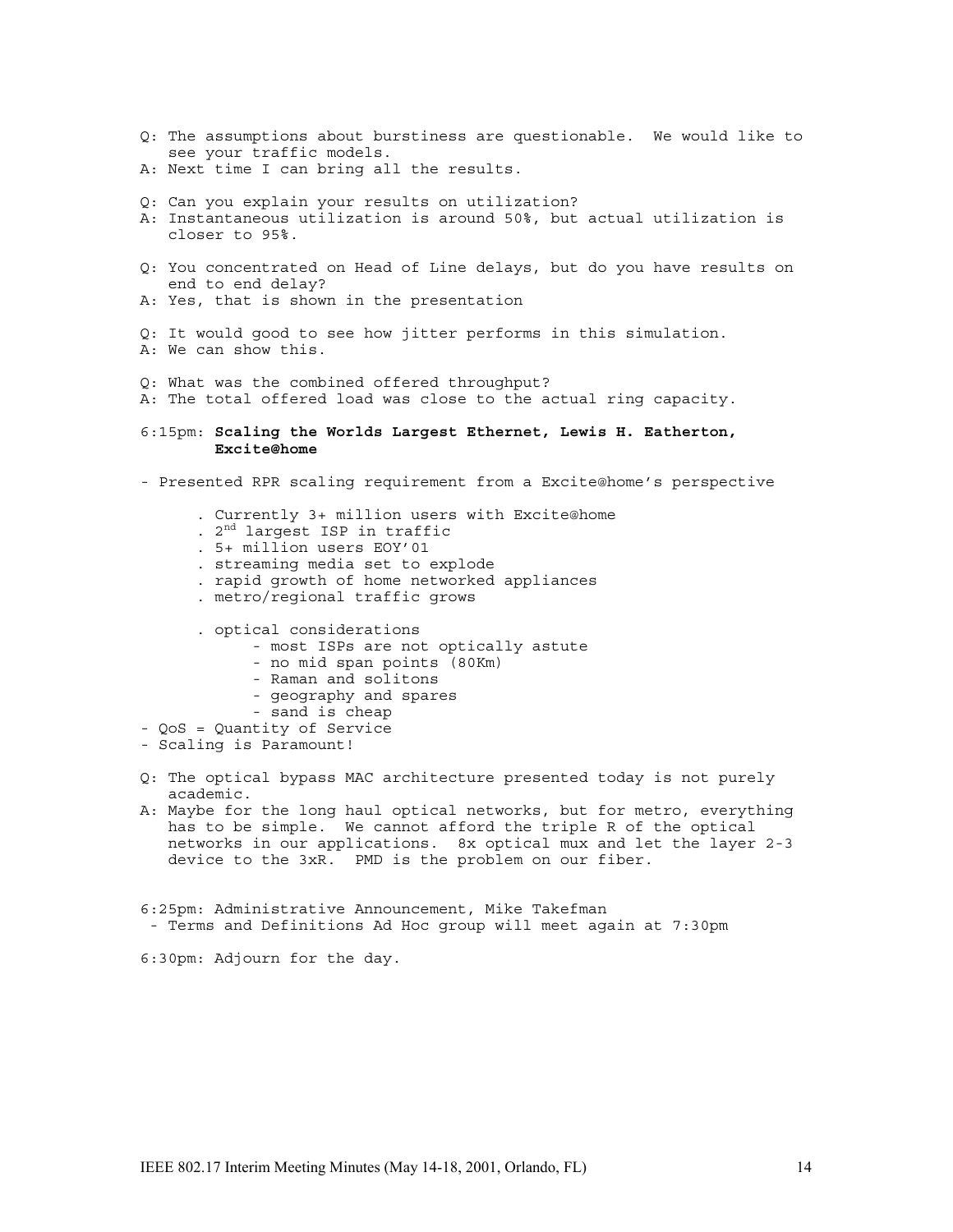**------------------- May 15, Tuesday -------------------** 8:00am: Seating, Everyone

8:00am: Agenda Scrub, Mike Takefman

8:05am: **Preliminary Performance Results from a simple Java Model, Stein Gjessing, University of Oslo**

- The Java model is available at http://www.ifi.uio.no/~steing

- The model does not have flow control functionality yet.

### 8:25am: **Arbitration via Signalling, David James, Lara Networks**

- Presented an access arbitration method based on 3 arbitration classes. . distinct class-A and class-B/C paths . load dependent policing
	-
- Memory size for class B/C transit traffic is not costly.
- Store-and-Forward and Cut-through can interoperate, and need not be standardized.
- Q: Class B may need to be overbooked, so fairness needed?
- A: If that is the case, it should be downgraded to class C.
- Q: The mechanism is based on the local queue information, and it may cause global instability.
- A: Unless the global information is readily available, the use of local information is necessary.
- Q: Local queueing causes global provisioning issue, because you need to know what is happening around the whole ring.
- A: If the upstream node has an empty fifo, then you pass through but if there is congestion, you insure that the congestion is caused to fill up at each point on the ring.

Q: The fifo B/C adds latency if there is no add traffic at that node. A: No, it doesn't add latency.

8:55am: **Recommended Solution for a Flexible Protection Scheme, Leon Bruckman, Corrigent**

- Presented a proposal (SWIS: Selective Wrapping and Independent Steering) which combines advantages of both steering and wrapping protection schemes.
- Q: Does this proposal solve "squelching?"
- A: Squelching is not quite relevant in packet ring network.
- Q: The source may want to know whether the specific marked packets (e.g., wrap or steer) were indeed marked or steered? A: Interesting point to think about.

Q: Did you say that the source is marking which packet is wrapped? A: Yes.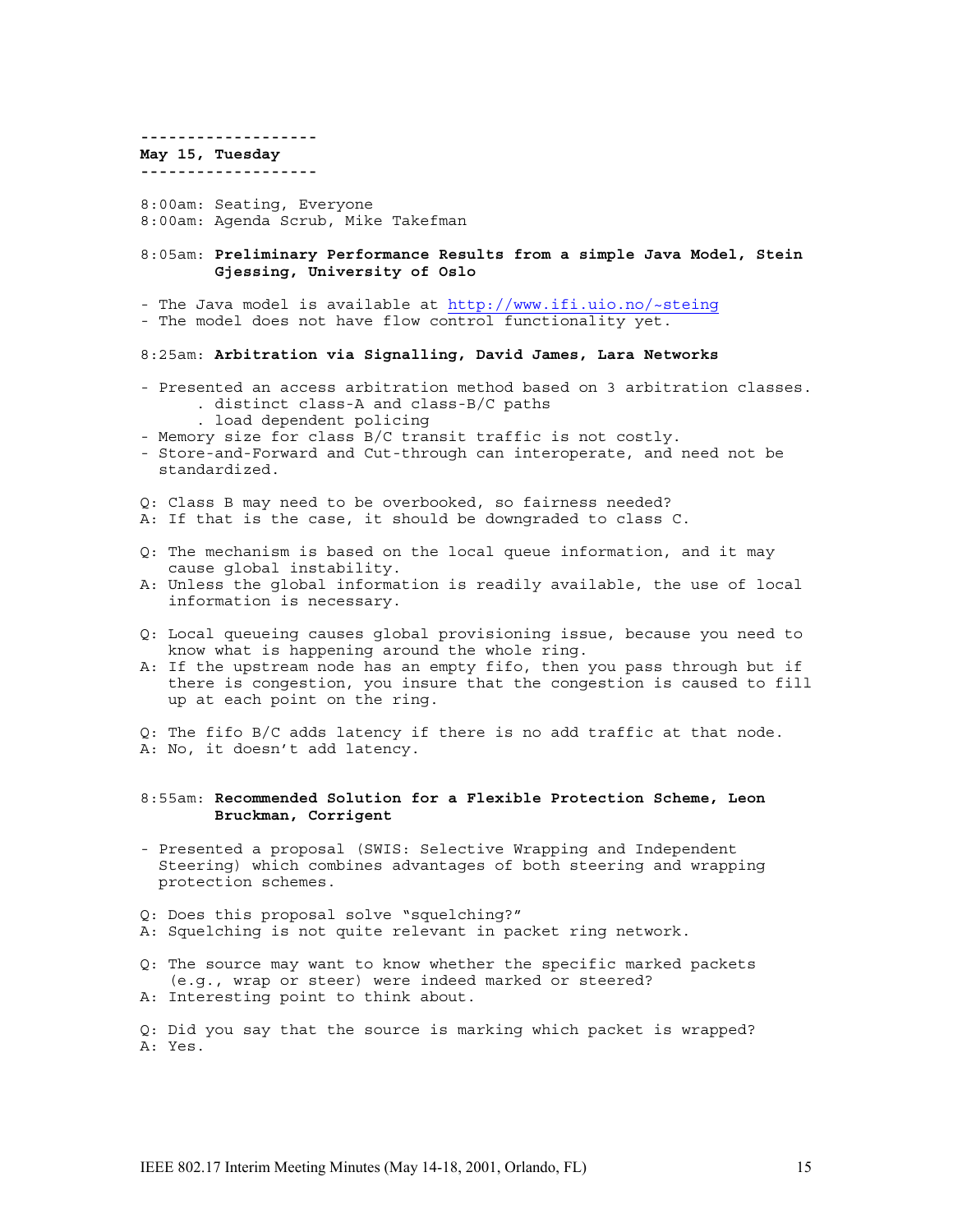9:10am: **Weighted Fairness, Necdet Uzun, Auroranetics**

- Presented a weighted fairness algorithm with preliminary simulation results.

Q: Do you use TCP traffic sources? A: Not for this result.

Comment: This scheme does not address the head of line blocking problem. Comment: Protection levels and Packet QoS should be independent.

Q: What if the node is on two different domains? A: It should default to the lowest domain bandwidth.

- Q: Can you write this in something other than pseudo code? A: Yes.
- Q: Is it possible to have something that guarantees a minimum bw to each flow?
- A: You can do this on the ingress to the node, so you will have a proportional share of the weighted node bandwidth.
- Q: How will you avoid Head of Line blocking? Have you considered virtual node queueing?
- A: That is not done in the MAC on the transit path, but can be done on the transmit path outside the MAC. If you have only a single queue you degrade to 58% performance, but this is not caused by head of line blocking.
- Q: You tie protection to the type of service. All traffic need not be protected and it should be independent of the type of traffic CoS. A: You can assign independent weights for protection events.

#### 9:30am: **Proposal for Fairness Index, Khaled Amer, Amernet**

- Presented a fairness index proposed by George Varghese's paper in Sigcomm'95.
- Q: What is the definition of flow?
- A: It can be anything.
- Q: This scheme only deals with global fairness. There is a bench marking scheme being proposed by Harmen Van As also handling local fairness.

A: Will be discussed in the performance Ad Hoc group.

Comment: The fairness index need to consider source/destination designation of the flow.

10:00am: Break

# 10:15am: **Objectives and Technology Choices, Ashwin Moranganti, Appian**

- Presented RPR objectives and scopes from Appian's perspective. . Keep it simple
	- . Provide most flexibility in implementation by being independent of the buffering, scheduling, QoS and switching architectures (Vendors can differentiate in this space)
	- . Use existing proposals like Diffserv and MPLS for packet classification and service differentiation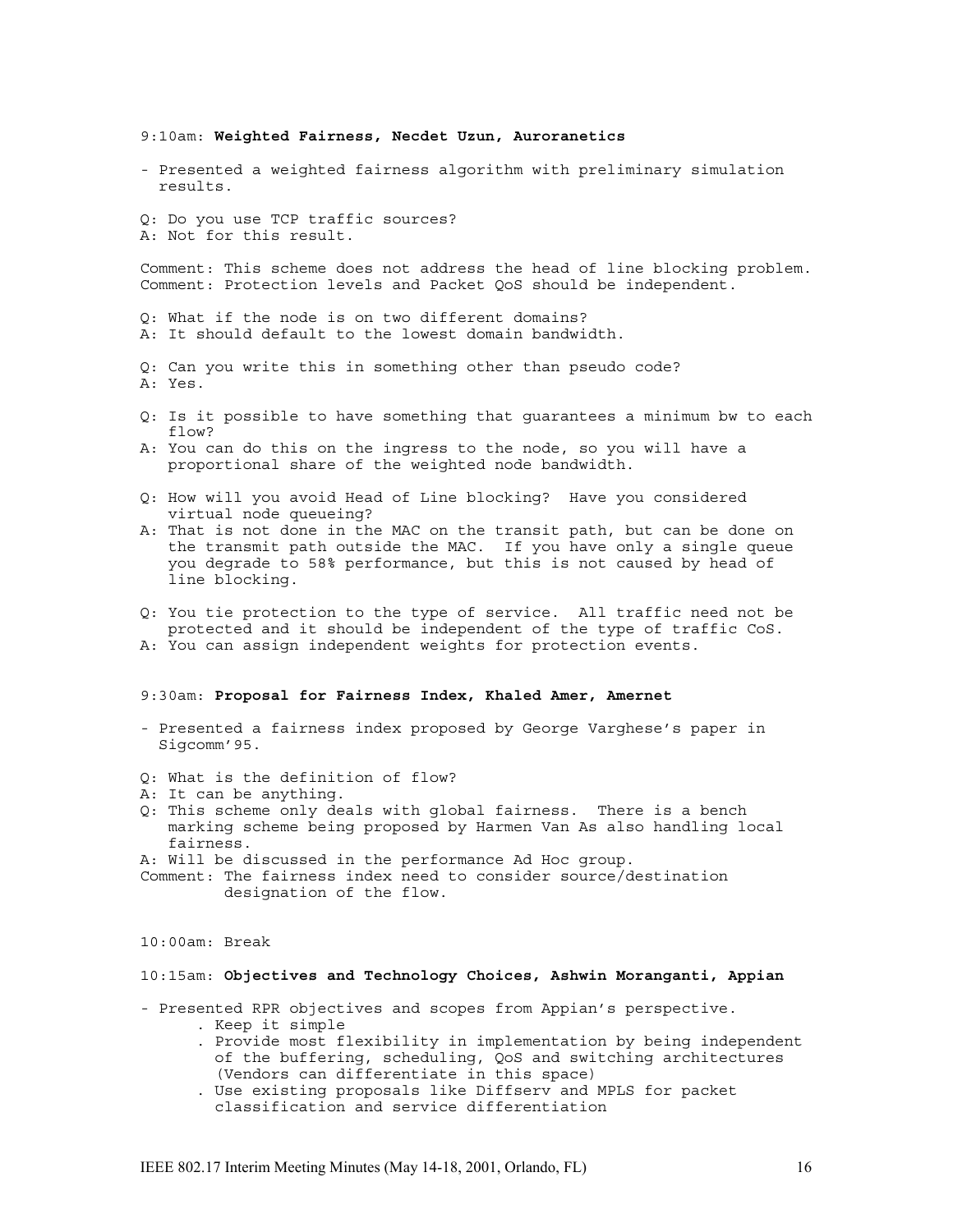- . Leverage existing Ethernet and SONET framers
- . Deliver predictable performance (packet loss, latency, jitter, sub 50ms protection switching times)
- For most carriers, Bandwidth is reserved commodity, so fairness problem may not be that important. One algorithm for all problems is not a good idea.
- Comment: It is important to keep it simple, but if you keep pushing everything out of the MAC, you may not be able to build a good system in the end.
- Q: Provisioning in OAM&P should be part of 802.17?

### 10:50am: **The Shunted Ring Fault Tolerant Network Physical Layer, Drew Glista, Naval Air Systems Command**

- Presented an optical layer protection schemes based on ring topology.
- Q: Channel speed of implementation?
- A: 1G.

Comment: Skipping a node through more than 40Km would be problematic due to optical power loss.

# 11:30am: **RPR and 802.1D Bridging Issues, Yong Kim, Broadcom**

- To be compatible with 802.1D transparent bridging, it may be that the unknown unicast flooding and other related capabilities are required.
- RPR node may be required to support large MAC address table to support transparent bridging.
- Also, discusses encapsulating bridging mechanism which can be made to work.
- Comment: Larger TTL value may be needed also to include the addition of new nodes.
- Q: For encapsulation bridging, what would be other required MAC functionalities?
- A: Other than TTL expansion, none.
- Q: What impact would the L2 bridging have on traffic engineering? If negative, is it worth spending time and effort to standardize RPR L2 bridging?
- A: If the traffic engineering is so important, then L2 bridging is not adequate. I will take the question as an observation.
- Q: Unknown unicast will break the spatial reuse for bridged traffic?
- A: True for unknown address. Once the address is learned, spatial reuse resumes.
- Comment from the Chair: We need to discuss more to find out how many of us would like to support L2 bridging in RPR mode, and whether the PAR needs to be changed.
- 11:40am: **Proposed Process for Evaluating Objectives, Bob Love, Vice Chair**
- Start with Objectives developed at March 2001 Plenary Meeting . Retain priorities developed there.
- Lump proposals into categories.
- Divide WG into Ad Hocs to scrub the language and make as much

A: Yes.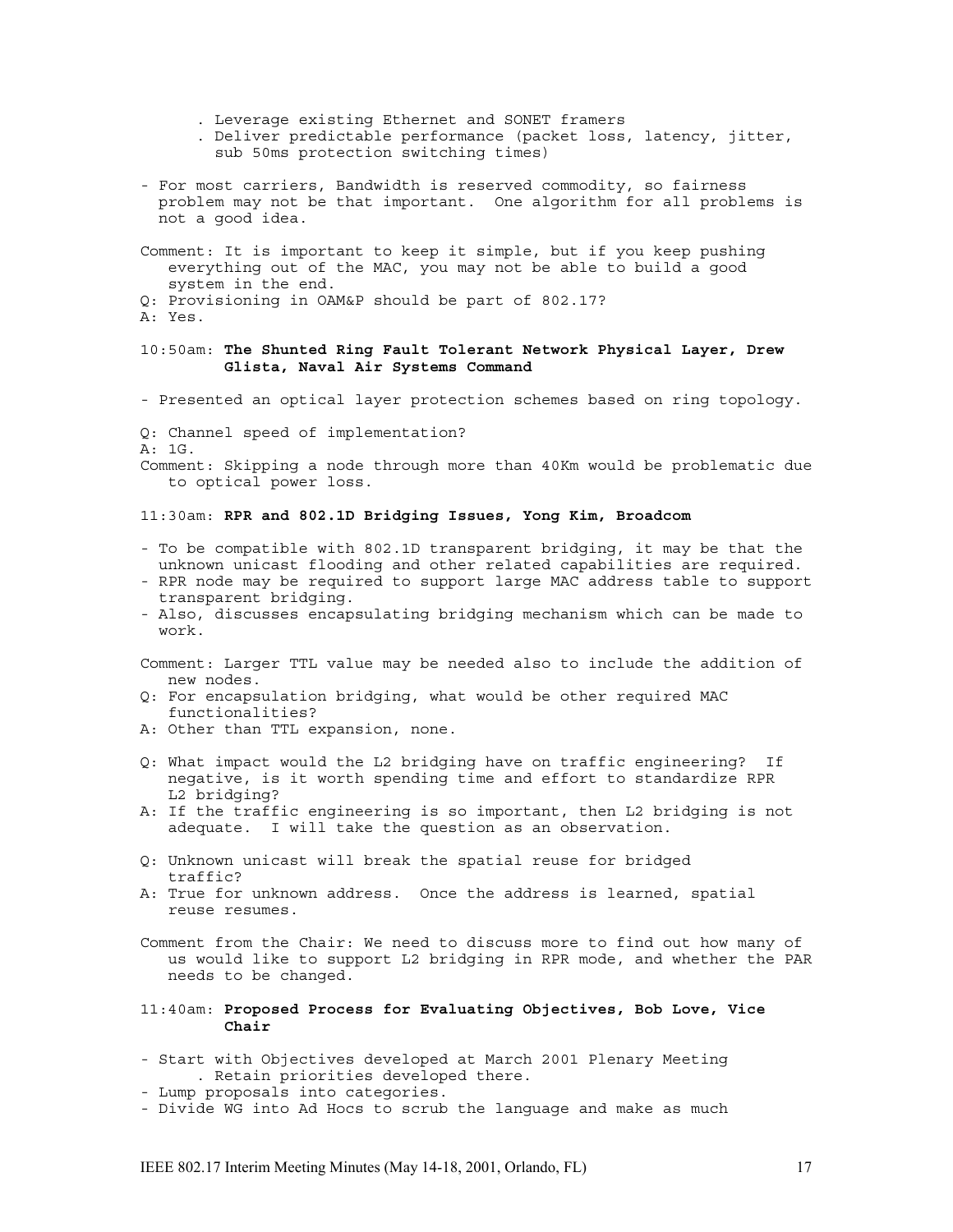agreement as possible. Then, come up with best wording, also the group can come up with two presentations, one PRO, one CON.

- We will review categories based on priority of highest objective in the list.
- After dealing with March 2001 Objectives, address motions stemming from this week's presentations.

Comment: Need to designate the owners for each category. Comment: Some of the objectives have already been voted in March (22 of them), and have been deleted from this category list. Comment: We need to include the prior voted items here. Comment: We need to finalize the terms and definitions first. Comment: How can we accommodate the wish to participate in more than one category?

# **Motion: 2001-05-15-01 (12:00pm)**

That the movers and seconders in the current list of objectives be identified. All new proposed objectives shall be framed as motions.

- (M) Nader Vijeh
- (S) Kanaiya Vasani
- $(Y)$  58  $(N)$  2  $(A)$  4

**Passed.**

### **Motion: 2001-05-15-02 (12:15pm)**

That the existing objectives be grouped, and voted in order of priorities that were voted before.

- (M) Necdet Uzun
- (S) John Hawkins
- (Y) 60 (N) 0 (A) 5

#### **Passed.**

12:30pm: Break for Lunch

1:25pm: **RPR MAC Model, Nader Vijeh, Lantern Communications**

- Discusses RPR bridging and bandwidth management model. Support of multiple rings via a single MAC is also discussed.
- Introduces the concept of VM (virtual Media) for customer separation and unknown destination broadcast domain, and discusses per-VM bandwidth management and protection.
- Discusses addressing options:
	- . requires extensions to 802.1?
		- . additional fields to indicate unknown DA and MC?
		- . re-encapsulation as an option?
		- . reuse Ethernet?
- MAC model needs to address transparent bridging.

Q: Extending the VM tag is reinventing the MPLS tags? A: I am not making any assumptions beyond the MAC.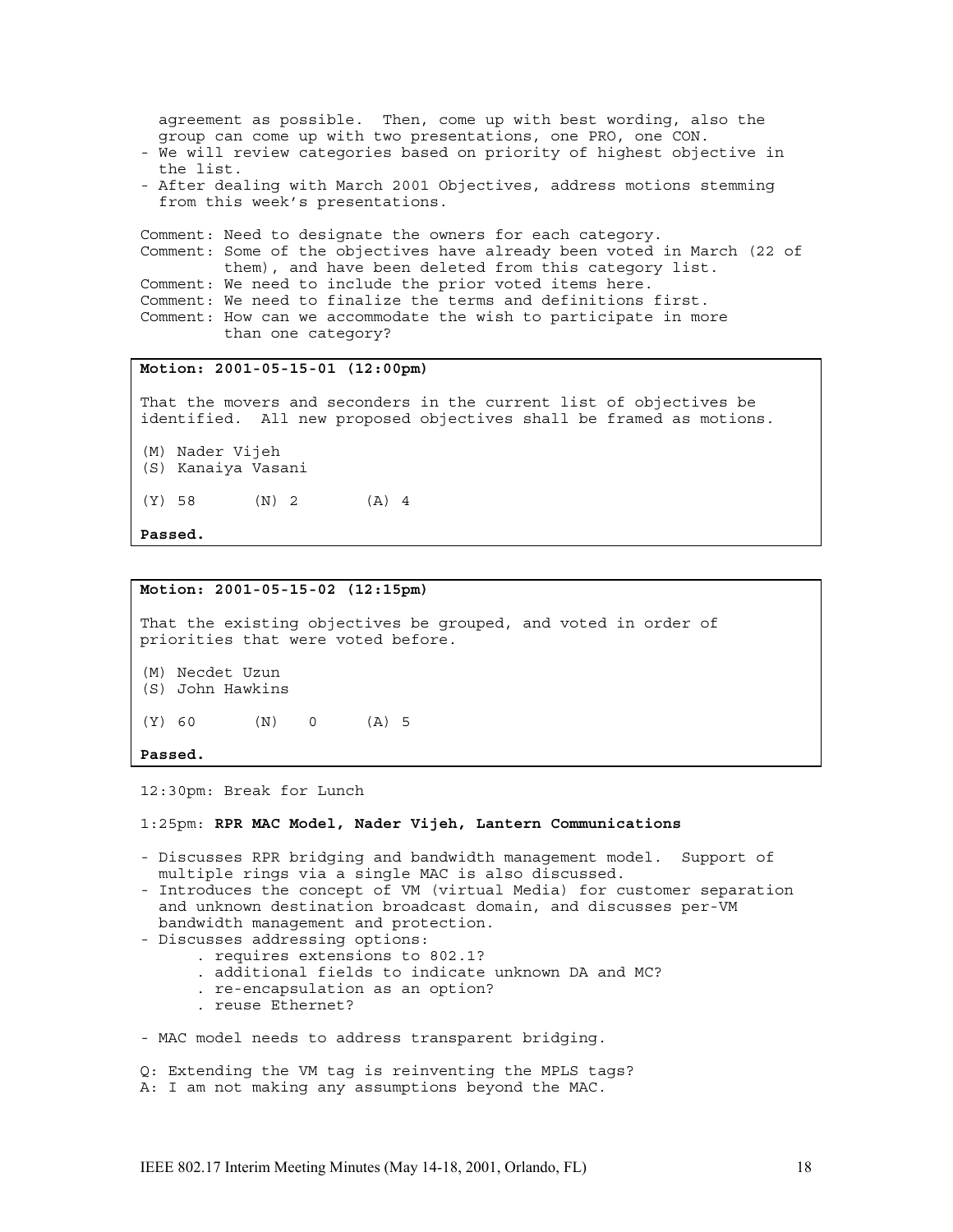Q: Regarding the multi-ring MAC, link ID is necessary? A: Ring ID can be used for that purpose. Q: One packet per logical link in multi-ring MAC? A: yes. Q: How can we make RPR plug-and-play with VM? A: It is not different from VLAN tag. Q: Regarding the end-to-end VM support issue, it is believed that the VM support needs to be done at LLC layer? A: In that case, the broadcast limiting issue still remains. Q: How do you ensure packet reordering issue in multi-ring MAC? A: Packet reordering only needs to be supported within each conversation, where the definition of conversation is described in 802.3ad link aggregation standard. Q: Do you propose that queueing is outside the MAC? A: Yes. Q: Do you intend to include bypass channels without going to electronics from optics? Is there some kind of routing or will you do something in the transmission path. A: Maybe it is outside in the physical layer. Q: You favor 802.3 frame format because it is easier to carry the frame. A: We have passed motions to be compatible with Ethernet Service Access Points. Q: How do multiple rings connect together with media bridges? A: From the logical view of the bridging, there is no media, because it is in the same device. If it goes outside the ring, you terminate the VM tag to be compatible with other 802 protocols. Q: Can you create a bigger ring out of smaller rings? A: Yes, these can be added as capacity grows. 2:00pm: **Mapping Disparate Service Models of RPR into a Single Standard, Steven Wood, Cisco** Q: Do you have more specifics about how these various proposals would be integrated given your presentation? A: We feel that a feedback and feedforward system will interoperate with negotiation. Q: My concern is Head of Line blocking on ingress. If I am sending to

- two nodes at once for add traffic, I can get blocked from sending to node 2 because node 1 has traffic. Is this correct? A: I will discuss it off line.
- Q: How will you address the requirement for the MAC service interface? A: No comment.
- Q: Do you also foresee having nodes with more than 2 paths in the transit buffer?
- A: We have two now, but if you need more, how many do you really need?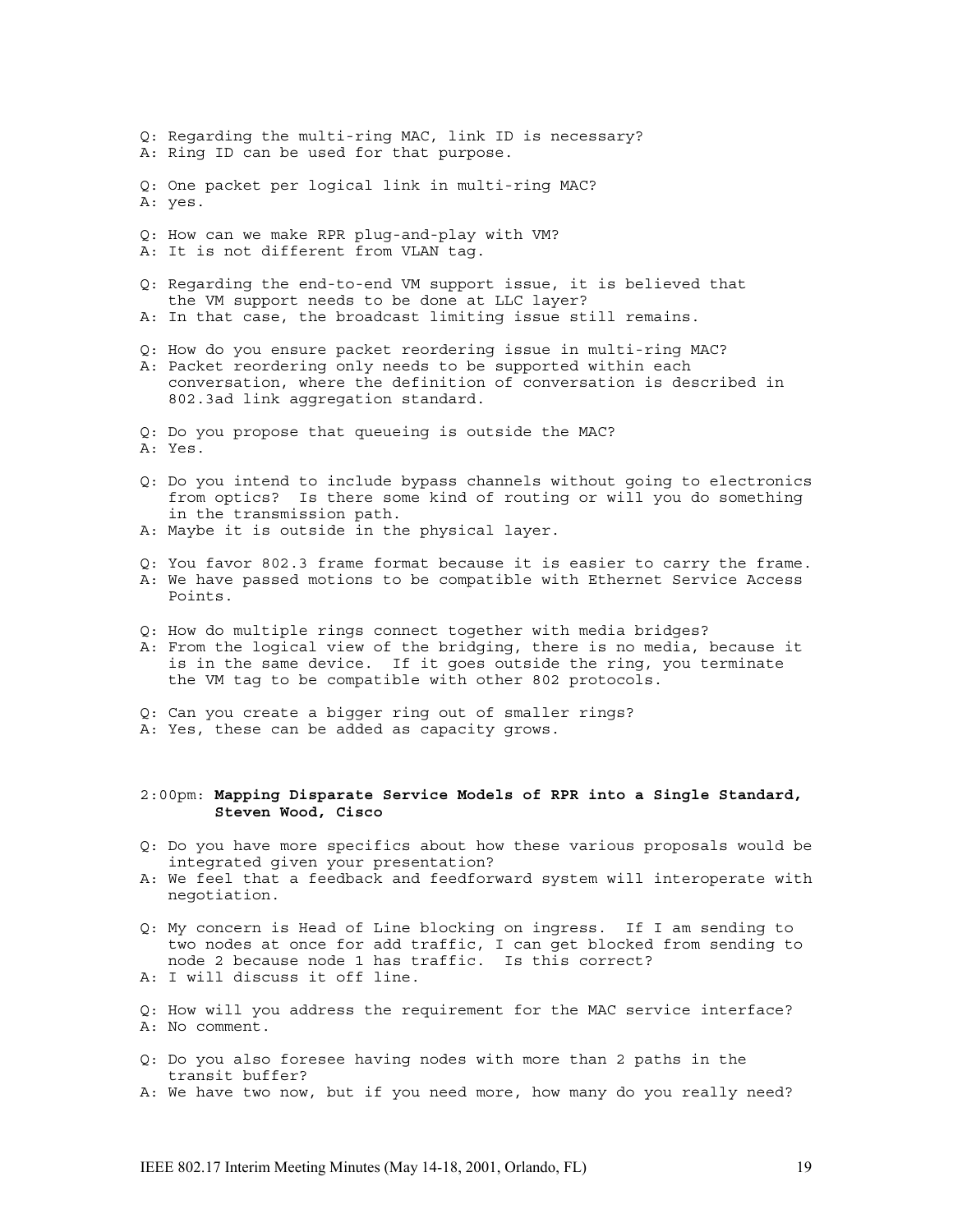### 2:30pm: **RPR QoS Requirements – Understanding the issues of QoS related motions, Jeanne De Jaegher, Alcatel**

- Presented RPR QoS requirements and proposes related motions.
- What is the SLA a packet based metro Network should support?
	- . Delay and jitter guarantee
	- . Bandwidth
	- . Loss
	- . Protection
- L2 MAC should support class-based protection.
- The standard RPR MAC shall have multiple classes of service such as to be able to support delay and jitter, bandwidth and packet loss guarantees. The standard shall not associate these guarantees with the different classes.
- The actual scheduling for the different classes is an implementation choice, and should never become a requirement for the standard RPR MAC.
- The actual mechanism for congestion control is an implementation choice and should never become a requirement for the standard RPR MAC.

Comment: QoS related terminologies need to be refined in the Terms and Definitions Ad Hoc committee.

- Q: How can you have interoperability without congestion control?
- A: Yes, the signaling should be understood by all nodes. However, the probability of a ring with different vendors is nearly zero.
- Q: If the scope of the standard is too narrow, we won't have a meaningful standard. How many CoS services do you recommend? A: I would use the three priority bits from Ethernet.
- Q: What procedure do you recommend for cleaning up the motions?
- A: Maybe leaving the room when we are going to vote. If we mix implementations you will create a monster. We don't have a good view today. I feel it is going nowhere today.
- Q: If we start with suggested implementations, we have a place to start. A: We need a better place to start with a better group of motions.
- Q: You don't have the right to suggest withdrawal of motions. A: Maybe the better term is to defeat a motion.
- 
- Q: Protection is not the issue, availability is an issue. A: Discussions with customers suggest that SLAs are important.

Q: We should be specifying the external behavior and performance of the MAC.

A: Yes.

# 2:50pm: **Optimizing Time-to-Market for RPR, Raj Sharma, Luminous Networks**

- Leverage existing work where possible
- Stay focused on defining what is new and unique
	- . forwarding rules between east and west
	- . topology discovery and protection switching
- Get off the QoS debate it is a black hole!!

. put in hooks for both class & flow based bandwidth management schemes and move on

- Ensure a timely solution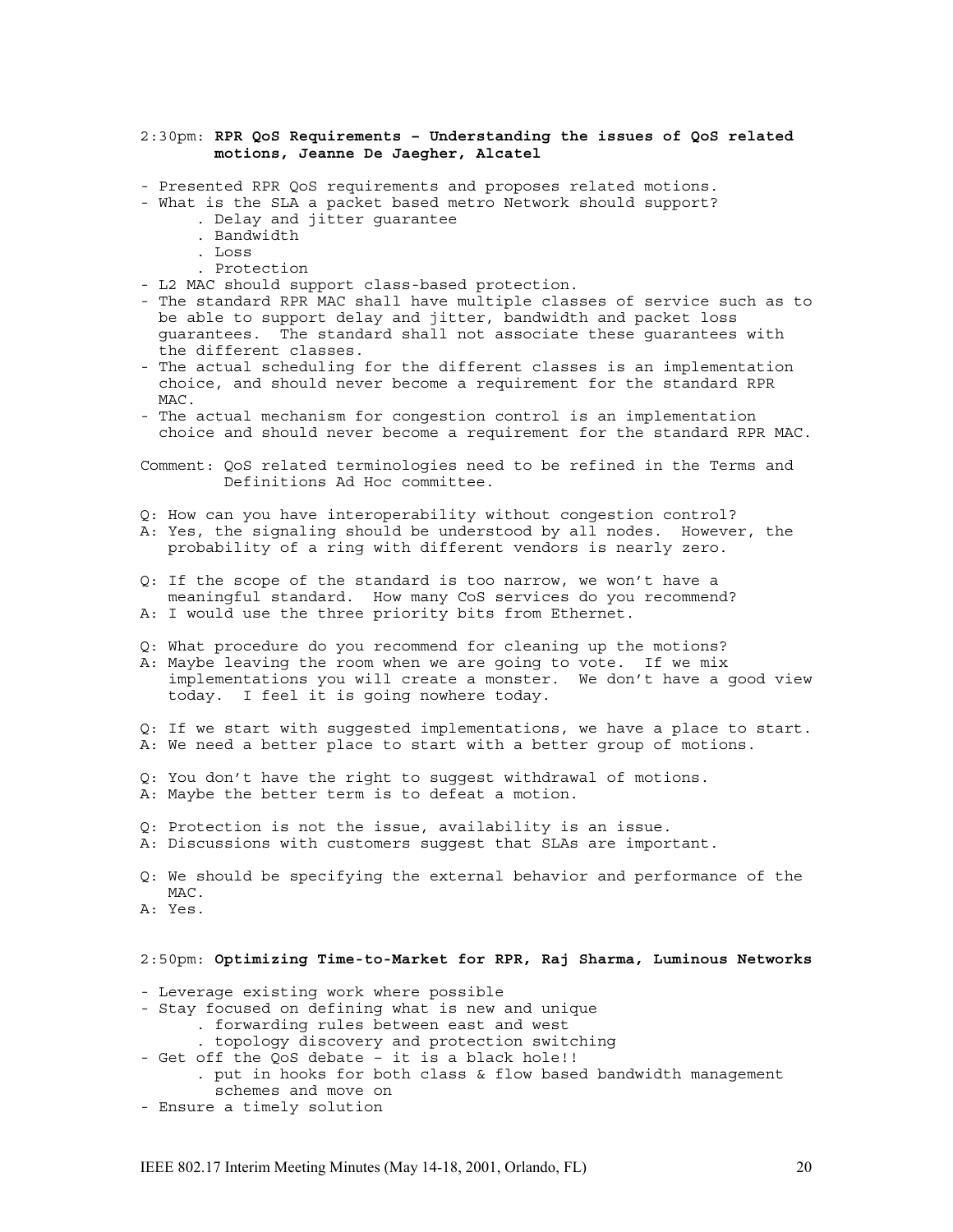- Reduce risk for RPR solution vendors, etc
- Proposal: RPR should adopt the Ethernet frame and define a shim layer for RPR.
	- . Adopt the Ethernet frame format and use a new type value to indicate the presence of a shim layer for additional RPR header fields
	- . use a new tag ID value in 802.1 to indicate RPR frame encapsulation
	- . provide optional label in the protected RPR header
- Comment: To be able to support RPR frames to go through Ethernet switches unmodified, you should do either, (1) extract native Ethernet frames, or (2) ask 802.3 to modify max frame size.
- Q: You are proposing fields before you know what the control protocol would be?
- A: The RPR shim needs to be defined. Source and Destination address are the only things I am suggesting.
- Q: Have you thought about dropping the packet, if the packet is bad but keeping the header?
- A: In a carrier network you may be required to consistently deliver errored frames.

Comment: If an RPR frame can go through Ethernet switches, you will not be able to transport the full range of Ethernet packets because you are increasing the packet length.

- Q: Are we adding too much overhead by using UDP and IP for that?
- A: We probably shouldn't use UDP and IP for that.
- Q: What do you think of using GFP for RPR? This may limit the other protocols RPR can carry. GFP is independent of data rates and carries the control packets
- A: If it is that generic, it should be able to deal with this.
- 3:30pm: Break

# 3:40pm: **RPR MAC Objectives based on Carrier Requirements, Kanaiya Vasani**

- Optimization for Ethernet Services
- Support for circuit emulation
- Ring size (MAN < 200Km, RAN < 1000Km)
- Payload preservation
- No packet loss on the ring under normal operating conditions
- Customer traffic separation and segregation
- QoS (service categories, customer SLAs)
- Efficiency
- Availability and protection
- FCAPS (Performance monitoring statistics, SLAs)
- Q: Should we talk about the packet loss rate, rather than < 50ms protection time?
- A: It is indeed something we should talk about more.
- Comment: Availability is more typical in SLAs, e.g., outage period a month.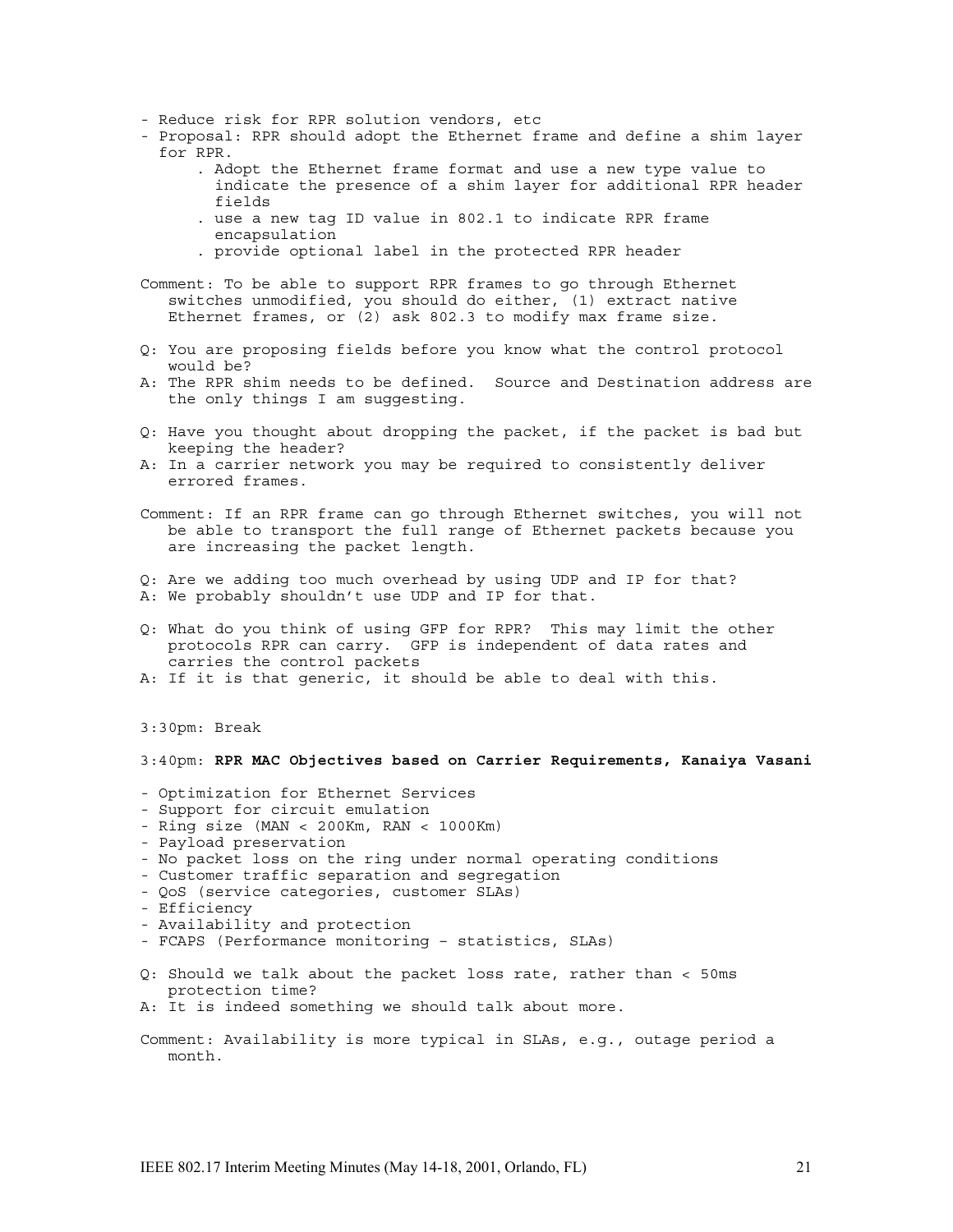4:10pm: Administrative Announcement, Mike Takefman - Performance Ad Hoc meets at 7:00pm - Terms and Definitions Ad Hoc meets this evening again 4:12pm: **RPR Requirements and Common Ground, Frederick Thepot, Dynarc** - We don't do a standard for one customer or one product implementation. - We should anticipate the market need in the future. - We do not need to preclude . cut-through vs store-and-forward . steering vs wrapping . QoS vs CoS - We need an evolving standard with room for expansion. - We need to define a version 1.0 with optional modes. - Need to build a list of metrics and answer the following: . frame format . fairness/bandwidth/QoS/traffic management . protection/resiliency/traffic engineering . operation/plug and play/auto topology . network management/service provisioning - RPR frame format based on RPR Shim 4:45pm: **RPR over SONET/SDH, Harsh Kapoor, Appian Communications** - Discusses goals and benefits of supporting RPR over SONET/SDH, and also presents a proposal. . use SONET/SDH path-layer mechanisms to provide ring protection . provide traditional SONET/SDH UPSR/SNCP functionality on the same ring simultaneously . supports extra traffic management mechanisms, including preemptible and non-preemptible mechanisms Q: Interaction between RPR and BLSR will be much more complex? A: Yes. Q: If any SONET node is not RPR-aware, protection is broken in that segment? A: Yes. 5:10pm: **Terminology and Definitions, Constantinos Bassias, Lantern** - Presented various terms and definitions. Comment: Add a picture. Some definitions are "circular." Comment: Need a definition of MAC, besides the "802.17 MAC." 5:30pm: **Terms and Definitions, Harry Peng, Robin Olssen, Stuart Robinson, Ad Hoc Group** - Presented various terms and definitions. - Lists terms and definitions at 5 design levels in logical and physical concepts, i.e., 1. concept 2. network 3. ring 4. station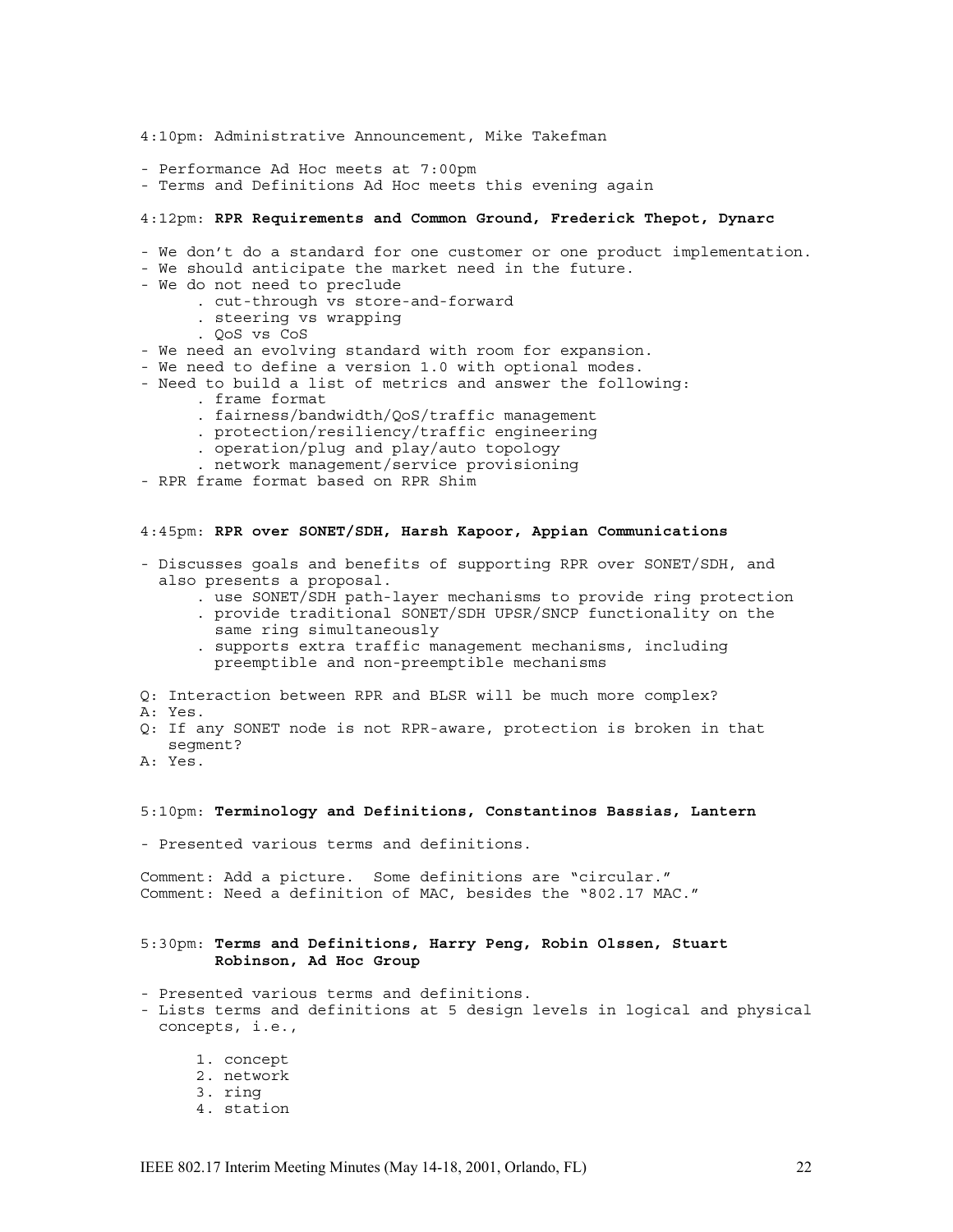5. MAC

Q: What is the process of adopting the terms and definitions? A: Same as other motions. Q: How do we ensure that the 802.17 terms does not collide with other IEEE terms? A: Bob will bring the IEEE terms dictionary next time. 6:00pm: Adjourn for the day. **------------------- May 16, Wednesday -------------------** 8:00am: Seating, Everyone 8:25am: Agenda Scrub, Mike Takefman - Agenda approved without objection 8:25am: Reminders on Voting Rules & Member Roll Call, Mike Takefman 8:30am: Discussion of Voting on Terms and Definitions, Bob Sultan - Overview of "Terms and definitions" document which was prepared by Ad Hoc group on Tuesday evening is presented, and comments are made. Comment: For QoS and SLA section, we need to consult ATM references. - Terms likely to be required in the voting of objectives are chosen for more discussions by show of hands. 10:15am: Break

10:30am: Administrative Clarification, Bob Love

- We will use the process defined on Monday for our voting. Quorum will be required for voting on any motion. If quorum is not present, any voting will be considered a straw poll.

10:45am: **Performance Committee Presentation, Khaled Amer, Amernet**

- Performance Ad Hoc meeting was held on May 5th from 7:00pm to 10:00pm to review the proposed charter. The charter proposal presentation can be viewed at the RPRWG Web.
- Objective of the Ad Hoc Committee is to define standard testing metrics so that all simulations are done similarly and the results of different proposals can be compared.
- The Performance Committee is not chartered to run simulations for the Working Group.
- Q: How long will this take?
- A: We have been working on this for months, and have Phase One done. Phase Two can begin soon. If November is the final cut off date for new proposals, then Phase Two will capture all the input from proposals throughout November.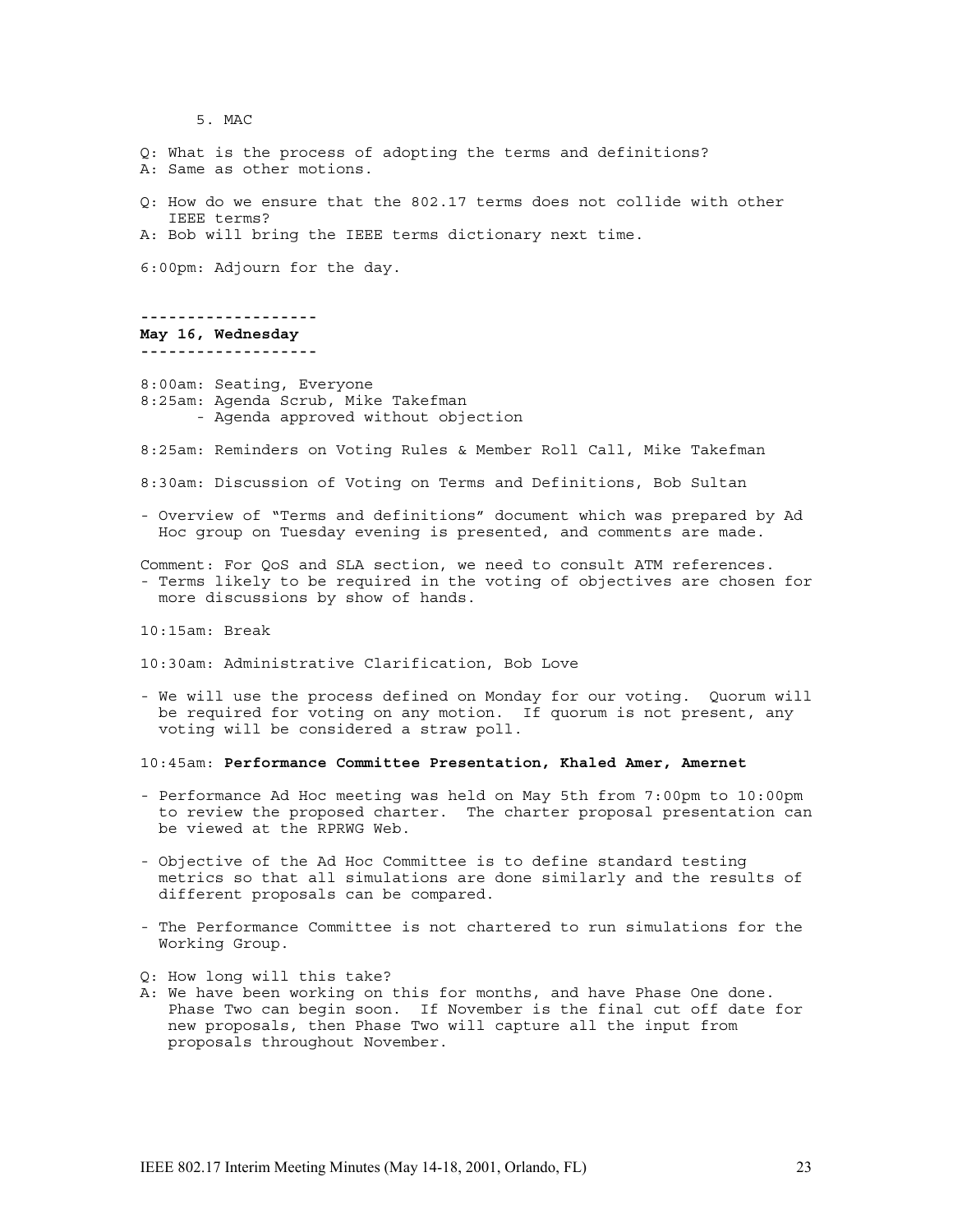- Q: You are saying that the results of the simulations will be available to the Working Group. Can the simulations be used in a larger community beyond the Working Group?
- A: Some sections can be private and password protected, and we can implement this process.
- Q: Will the results from this group be a gating item for which proposal is finally accepted by the Working Group?
- A: The working group will review the criteria and the various proposals will be simulated by the individual companies and presented to the Working Group. Ultimately the WG will decide what they feel is the best proposal which may or may not correlate to the exact results of the simulations. The committee will not steer the standard, but will help us understand the performance of the various proposals.
- Comment: We would like to help the committee understand the results. I, Harmen Van As, offer to help interpret the results.

**Motion: 2001-05-16-01 (10:55am)**

To approve the formation of Performance Ad Hoc Committee.

 $(Y)$  54  $(N)$  0  $(A)$  4

**Passed.**

- 11:15am: Missing owners of "Motions on Objectives" from March Plenary meeting are identified.
- 11:35am: Discussion of each "Motion on Objective" begins according to the category.

- For a complete list of motions and objectives, refer to "Motions/Objectives Spreadsheet for March/May" and "May Motion Objectives Continued" on RPRWG web.

Fairness Category: Motion #61 is changed to,

The RPR MAC shall support a weighted, dynamic bandwidth allocation mechanism (per virtual media).

Comment: This amendment is radically different from original motion. Comment: What is virtual media? It has not been defined yet.

**Amendment to Motion on Objective #61: 2001-05-16-02 (11:48pm)** (Assigned as Objective #61a) Replace "(per virtual media)" with "(e.g., per-station, class, etc.)" (M) Bob Love (S) Necdet Uzun (Y) 12 (N) 34 (A) 10 **Quorum not present, and the motion is dropped as such.**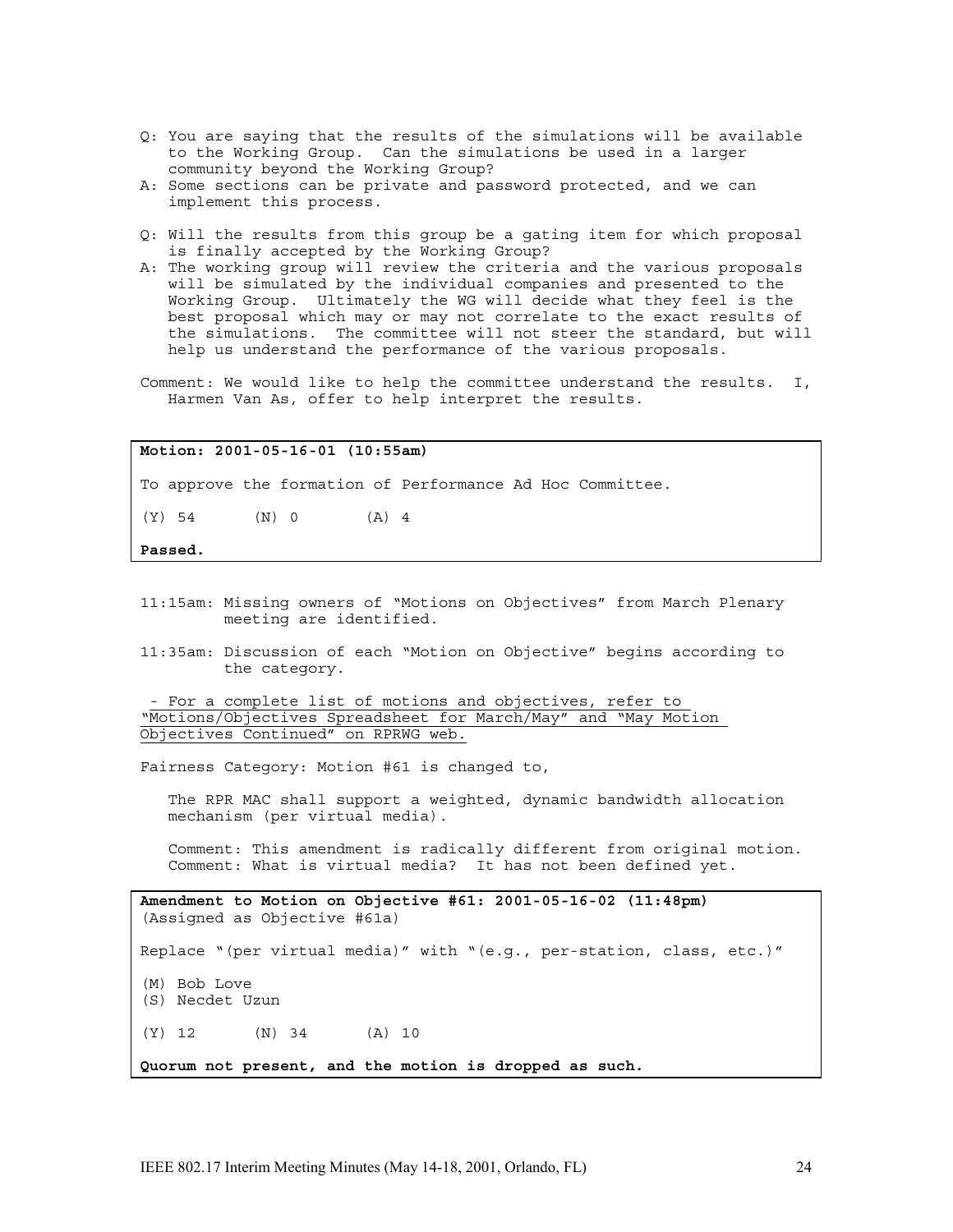# **Motion: 2001-05-16-03 (11:54pm)**

Motion to postpone consideration of motions on objectives #60, 61, 32, 51 until tomorrow.

(M) Gunesh Aybay

(S) Necdet Uzun

**Withdrawn.**

12:00pm: Break for Lunch

1:15pm: Voting on Objectives motions resumed.

**Amendment to Motion on Objective #61: 2001-05-16-04 (1:15pm)** (Number assignment Objective #61 remains.) Replace #61 with "The 802.17 standard shall support dynamic, weighted bandwidth distribution." The objective #61 is then voted. (M) Nader Vijeh (S) Fredric Thepot

(Y) 54 (N) 1 (A) 10

**Passed.**

- Motion on Objective #60 is withdrawn.

- Motion on Objective #32 is withdrawn.
- Motion on Objective #51 is tabled.
- Motion on Objective #62 (fairness category) is discussed, and tabled for further consideration.

Comment: Let's not spend time and effort now to decide on exact value of minimum packet size.

- Motion on Objective #40 (Separation group) is discussed. Nader Vijeh took the motion and change the wording, followed by amendments.

Comment: Carrier's requirements are to support customer separation and to maintain customer VLAN.

Comment: Terms and Definitions currently uses "customer separation" which conflicts with "customer traffic separation." Resolution will be made by July Plenary meeting.

. The motion failed by 47/17/8 (73%), and the mover Nader Vijeh requested a roll-call. Recount result is 48/18/8 (72%) and the motion failed. (The roll call result is attached in the attendance list at the end of this minutes.)

- Objective #29 (Separation group) is tabled. - Objective #57 (Separation group) is described by the original mover, and discussed. Motion failed.

2:45pm: Break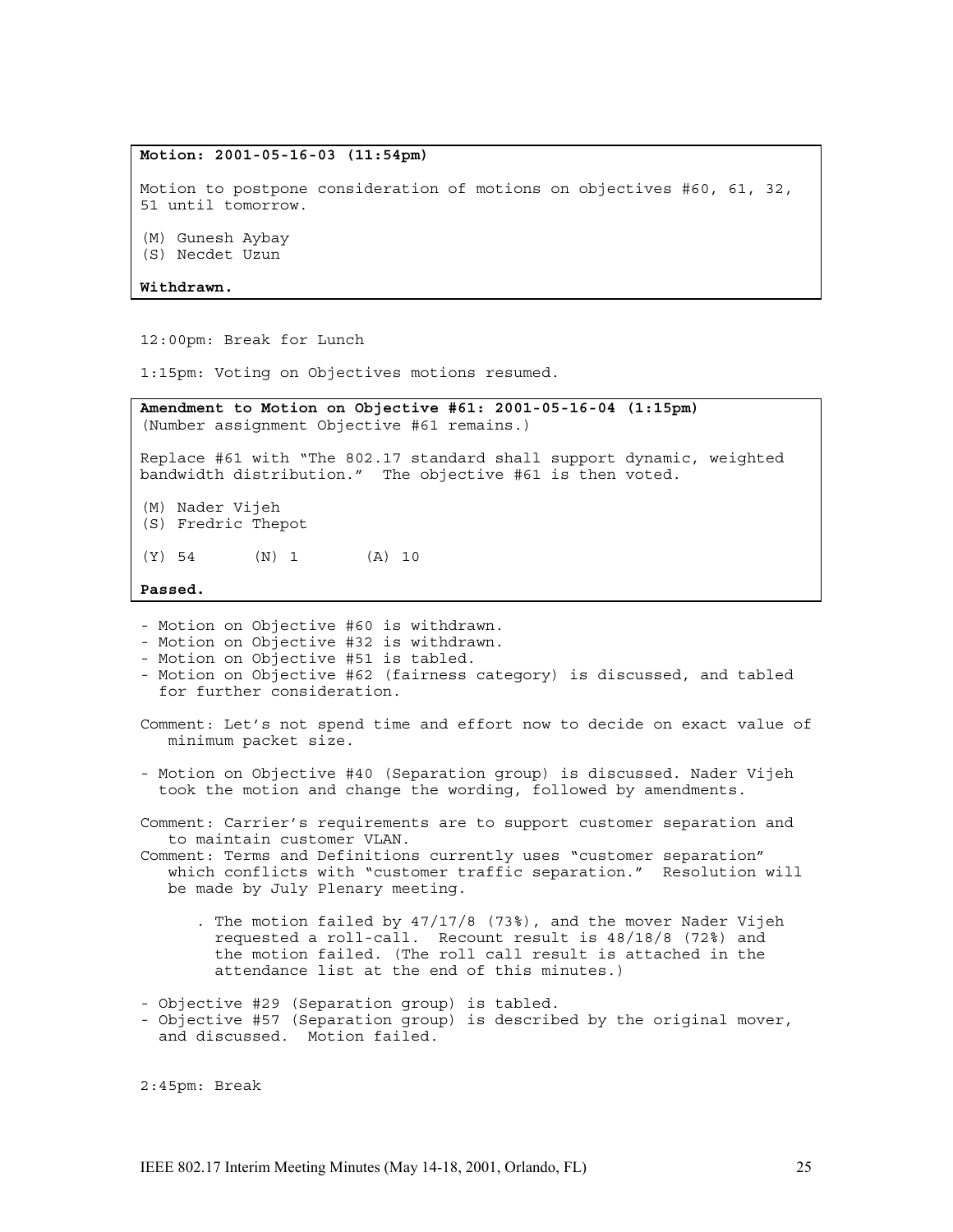3:00pm: Voting on Objective Motions resumed.

- Objective #25 (fairness category) is withdrawn.
- Objective #6 (speed category) is described by the original mover, and discussed.

Q: RPR is targeted at carrier customers. Why low rate ring speed? A: To increase the market size, low rate ring speed need to be defined. - The motion carried by 53/8/10.

- Objective #58 (speed group)is tabled. More implementation strategies and analysis will be presented for the vote in July Plenary meeting.
- Objective #12 (protection group) is described by the original mover, and discussed.
- Q: Does it mean that there shall be no packet loss during normal operation?

A: Yes.

- Motion to table this motion until after the resolution of objective #13. Carried.
- Objective #13 (protection category) is described by the original mover, and discussed.
	- . Friendly amendment results in rewording to "The 802.17 MAC shall not lose packets in transit during normal operation."

Comment: If RPR is considered as a shared medium, the packet should not disappear from the ring. If it is treated as a switching fabric, it is ok.

Comment: Non-committed traffic needs to be dropped under congestion, while the committed traffic should not. Why not change the wording to "no packet loss to a set of traffic classes?"

Comment: We are not building a LAN. In MAN or RAN, this requirement may be too difficult to satisfy.

Comment: From the carrier's OAM point of view, allowing the packet drop would cause difficulty in tracking such events.

Comment: You can allow over-subscription while not dropping the packet in the ring.

- Motion failed

- Objective #12 (protection category) is described by the original mover, and discussed. The motion is motioned to be tabled, but did not reach the quorum. Recount occurred and passed to be tabled.
- Objective #37 is withdrawn.
- Objective #58 (Topology Category) is withdrawn.
- . Objective #52 (Topology Category) is described by the original mover, and discussed.
- Comment: Any shared medium protocol has inherent limitation with respect to bandwidth-delay product. This requirement may cause undue limitation on solution approaches within a reasonable time.
- Comment: Although you may want to build large rings, you may not want to say this yet.
	- Motion to table the motion is passed by 43/21/6
- Objective #28 (Topology Category) is reworded by the original mover. . Unfriendly amendment by Nader Vijeh replaces "native (802.17)" with "transparent"
- Comment: Based on Yong's bridging presentation, we would like to investigate more on the available options.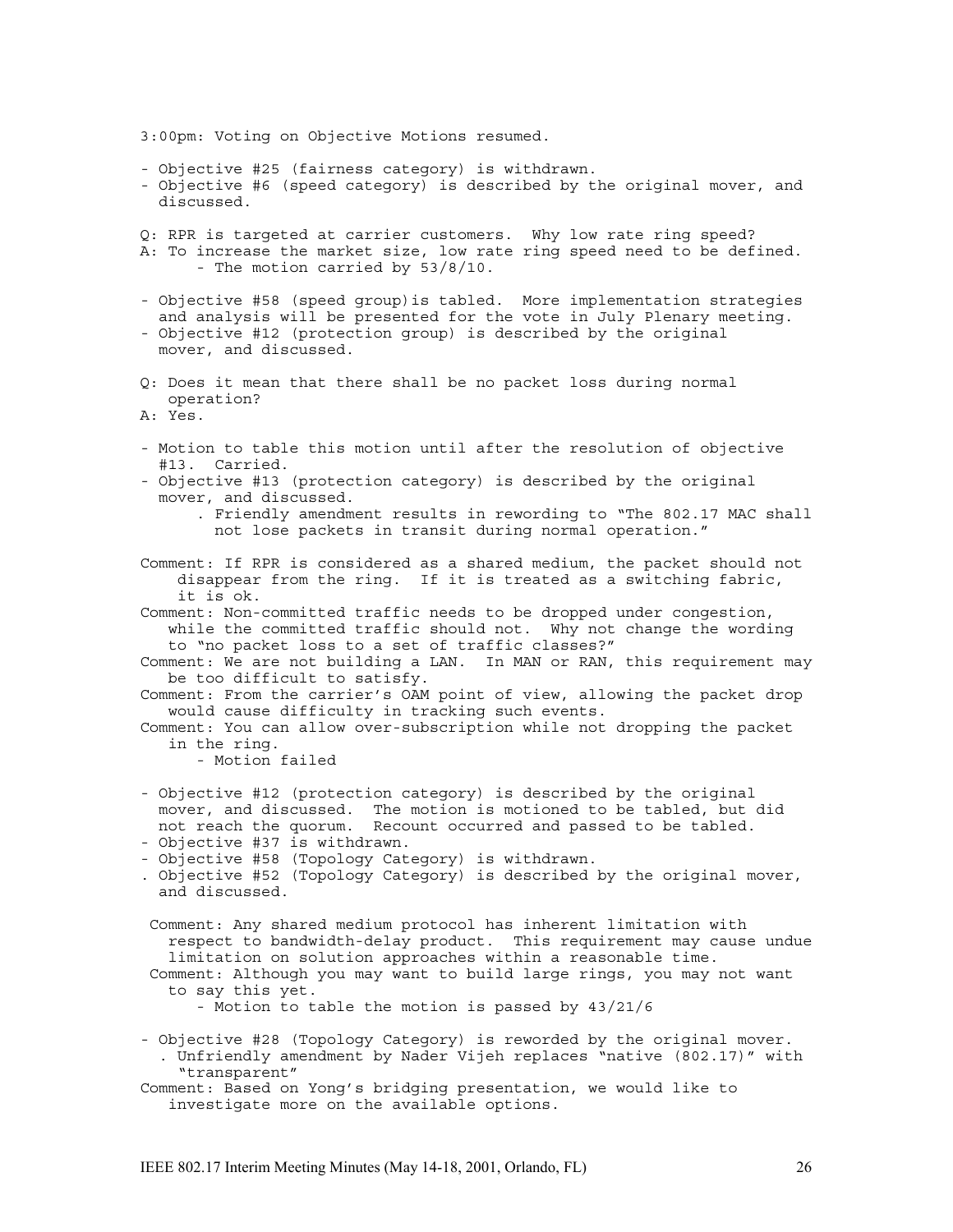Comment: We may want to support the amendment in order to support the market need. . Friendly amendment by Bob Sultan and Harry Peng: "The 802.17 standard shall support 802.17 MAC bridging." Comment: With the wording, we need to have approval for a new project for the bridging. The objective says 802.17 will not have bridging when RPR becomes a standard. . The motion is withdrawn by the mover. - Objective #49 (Topology Category) is described by the original mover, and discussed. The reason for the motion is not to limit the RPR hard-coded for only 2 rings. Q: The number (N) could also be zero, to have a single ring? A: Yes. Comment: Change "ring" to "ringlets" to be consistent with Terms and Definitions. Comment: Dual counter rotating ring is enough for the standard for now. Q: From a silicon implementation point of view, it would be difficult to support multiple rings using a single MAC? A: Why a single MAC? . Friendly amendment, (where  $N=0,1,2,3,...$ ) Comment: Dual ring is a good starting point, but from scalability point of view, we should be able to allow multiple ring operation. Comment: N+1 ring will complicate the MAC implementation. I do not think it is necessary. Comment: If the link aggregation were to part of 802.3 standard, the 802.3 would have never succeeded. Comment: Multi-ring is necessary for future scalability. . Friendly amendment, "any number of ringlets" Comment: This will make the standardization process longer and difficult. Comment: As a service provider (Excite@Home), we did not see any other way to increase the network capacity other than building the multiple rings. . Motion failed by 45/24/6 (65%) . Roll call is requested by Lewis Eatherton, and Motion failed again. (The roll call result is attached in the attendance list at the end of this minutes.) - Objective motion #39 (Performance Metric) is described by original mover, and discussed. A number of friendly amendments were made. - Motion passed. - Objective motion #59 is withdrawn. 5:10pm: Adjourn for the day.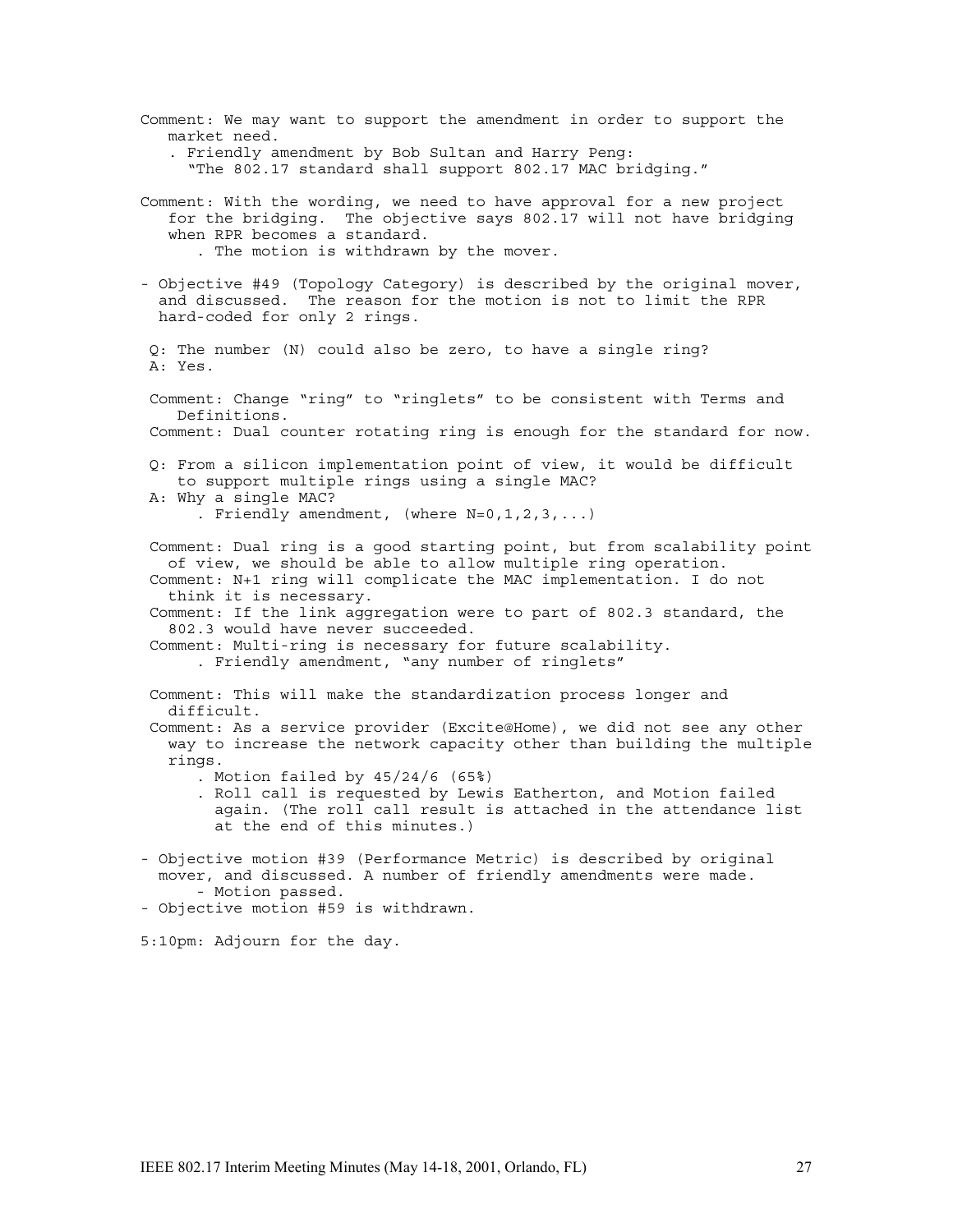**------------------- May 17, Thursday -------------------** 8:00am: Seating, Everyone 8:15am: Agenda Scrub, Mike Takefman - Agenda approved unanimously 8:20am: **Presentation - T1X1 Liaison to IEEE RPRWG, George young, SBC** - Gives an overview of GFP standard work in ANSI T1X1 and ITU-T, GFP tutorial, and presents the liaison letter from T1X1 chair Albert White to the RPRWG chair. Q: Do you have preference as a service provider? Q: T1X1 patent policy? A: Both T1 and IEEE patent policies derive from ANSI patent policy. 9:20am: Approval of March Interim Meeting Minutes, Mike Takefman

**Motion 2001-05-17-01 (9:20am)** Procedural (>50%) To approve the meeting minutes of March Plenary meeting. (M) John Hawkins (S) Khaled Amer  $(Y)$  65  $(N)$  0  $(A)$  2 **Passed.**

9:25am: Confirmation of Performance Ad Hoc Committee Chair

**Motion 2001-05-17-02 (9:25am)** Procedural (>50%) The 802.17 WG to affirm Khaled Amer as the Chair of the Performance Ad Hoc Committee. (M) Bob Love (S) Bob Schiff (Y) 61 (N) 0 (A) 7 **Passed.**

9:30am: Establishment of Ad Hoc for Terms and Definitions, Bob Love

- Proposes to form the Ad Hoc Committee for Terms and Definitions to prepare the draft, and to have the draft to be voted on by the next Plenary meeting in July.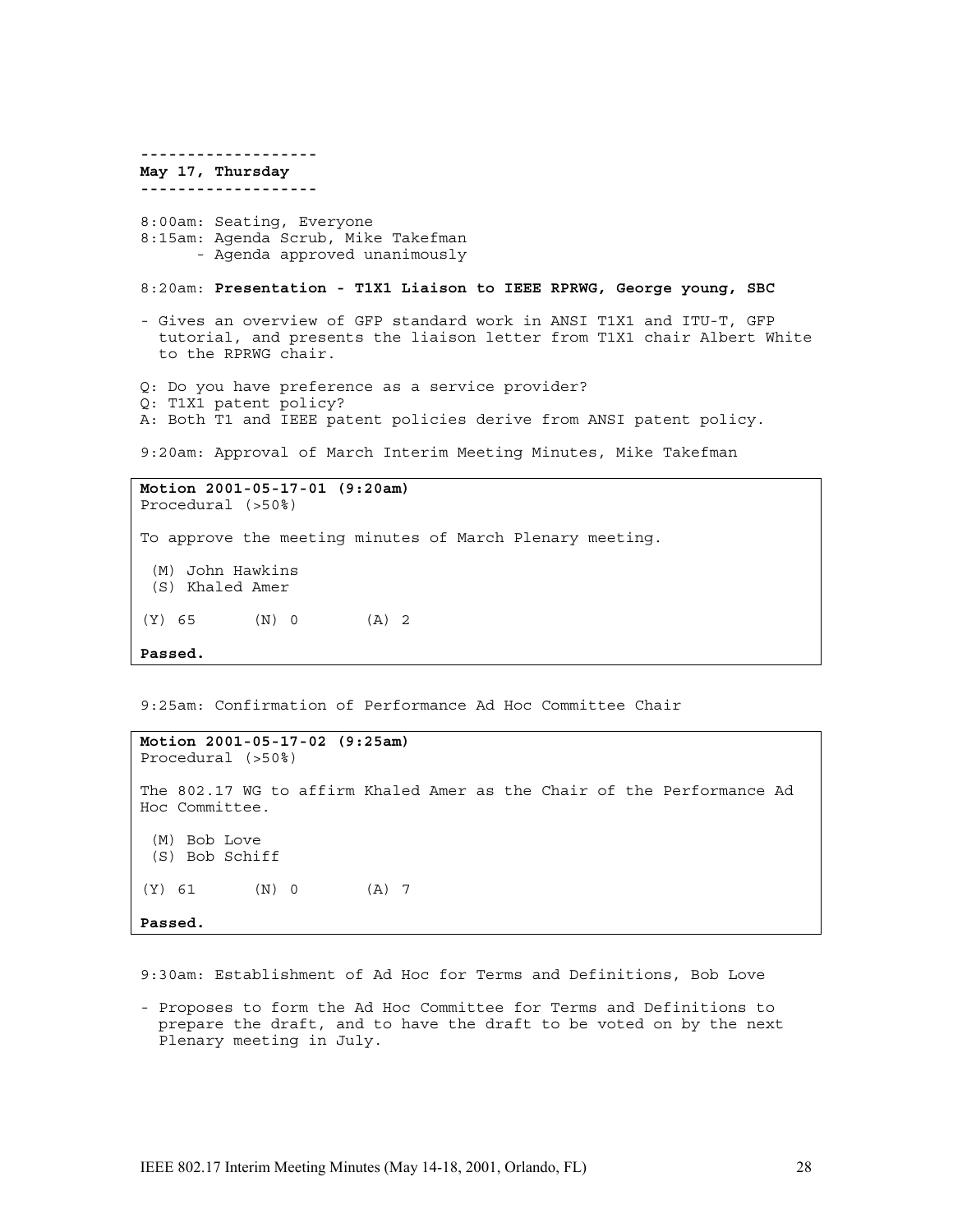# **Motion: 2001-05-17-03 (9:30am)**

To establish the Ad Hoc Committee to generate a terms and definitions document for 802.17 to vote on in July Plenary meeting.

(M) Andrew Brown

(S) Costas Bassias

**Approved by acclamation.**

9:40am: September Interim Meeting Discussion, Bob Love - Week of 9 – 15, in Ottawa or San Jose

10:00am: Collection of new Motions, Mike Takefman

10:05am: Break

10:45am: RPR Standard Documentation Process, Bob Love

- Presented a view on RPR standard documentation process.

11:00am: Voting on Objectives Motions, Bob Love

- Objective motion #35 is tabled.
- Objective motion #42 is withdrawn.
- Objective motion #54 is described by the original mover, and discussed.
	- . Friendly amendment: The 802.17 standard shall not specify buffer sizes nor specify scheduling algorithms required by the upper layer.
	- . The motion is split in two, i.e., #54, #54a
- Objective motion #54 is changed to:
	- . "The 802.17 standard shall not specify buffer sizes in the MAC
- such that it limits what is required by the upper layers." - Objective motion #54a is changed to:
	- . "The 802.17 standard shall not alter scheduling required by the upper layer."
- Objectives #54 and #54a are withdrawn, after lengthy discussions.
- Objective motion #48 (Protection Category) is described by the original mover and discussed.

Comment: Let us not confuse the functional requirement and implementation mechanism. This motion does specify the implementation mechanism, not the objective.

Comment: This motion does not preclude other implementation mechanisms. . Friendly amendment to remove 50ms.

- . Unfriendly amendment to reword, add "and wrapping" after "source redirect" and fix the grammar" as Objective motion #48a.
- The voting of the motion #48a is postponed until after the lunch. . Motion #48 is automatically blocked by #48a.
- Objective motion #38 is tabled.

. Friendly amendment is made for editorial change.

- Objective motion #56 is described by the original mover and discussed, and tabled by unanimous consent.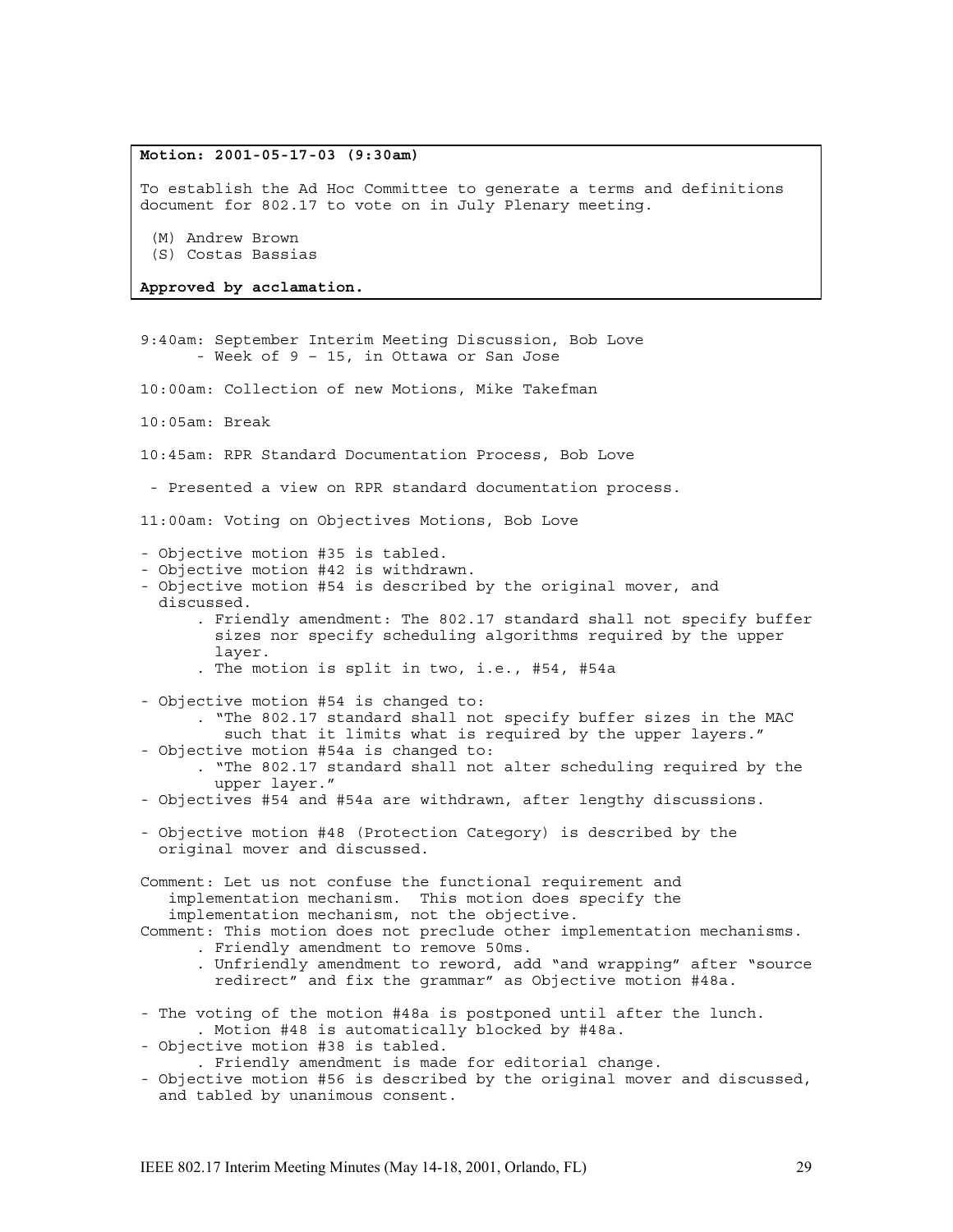Q: Who is the "user"? . Friendly amendment is made to reword "user" to "operator." 12:50pm: Break for Lunch

1:30pm: Voting on Objectives Motions continues on.

- Objective motion #36 (performance monitoring and statistics) is described and discussed. The mover withdrew this motion until after the term is clearly defined.

Comment: What is the meaning of "customer?" Let us first define the term "customer." Agree with the context though. Comment: The meaning of "a specified set of customers" is a vague term. Comment: A lot of carriers demand such per end customer performance monitoring and statistics gathering. In favour of this motion.

- Comment: This capability is for the network operators, not for the end customers.
	- . Motion to table this motion was voted, but the vote count did not reach the Quorum.

- Objective #11 is described by the original mover, and discussed. . Friendly amendment of adding "forwarding the transit traffic" Comment: This amendment is a subset of the original intention. Q: What is the meaning of "without explicit configuration?" A: Plug and play connectivity initiation with some baseline defaults. Comment: Plug and play should come into 2 stages; (1) first, pass through, and (2) start adding and forwarding packets. Note that the

first stage does not require control traffic exchange. Comment: The idea of this motion is that we do not have to tweak every knob at initialization.

- Motion to table the objective motion #11 failed.

- Objective motion #44 is postponed until later today.

- Objective motion #10 is withdrawn.
- Objective motion #43 is withdrawn.

- Objective motion #44 is reworded, and described by the original mover. Q: What is the meaning of "optimal?" Q: High utilization is translated to large delay and jitter?

A: Other objectives also address such concerns.

- Complete list of Objectives Motions and voting results are posted on the RPRWG Web.

5:30pm: **End of May Interim meeting.** (Meeting on May 18, Friday, is cancelled.)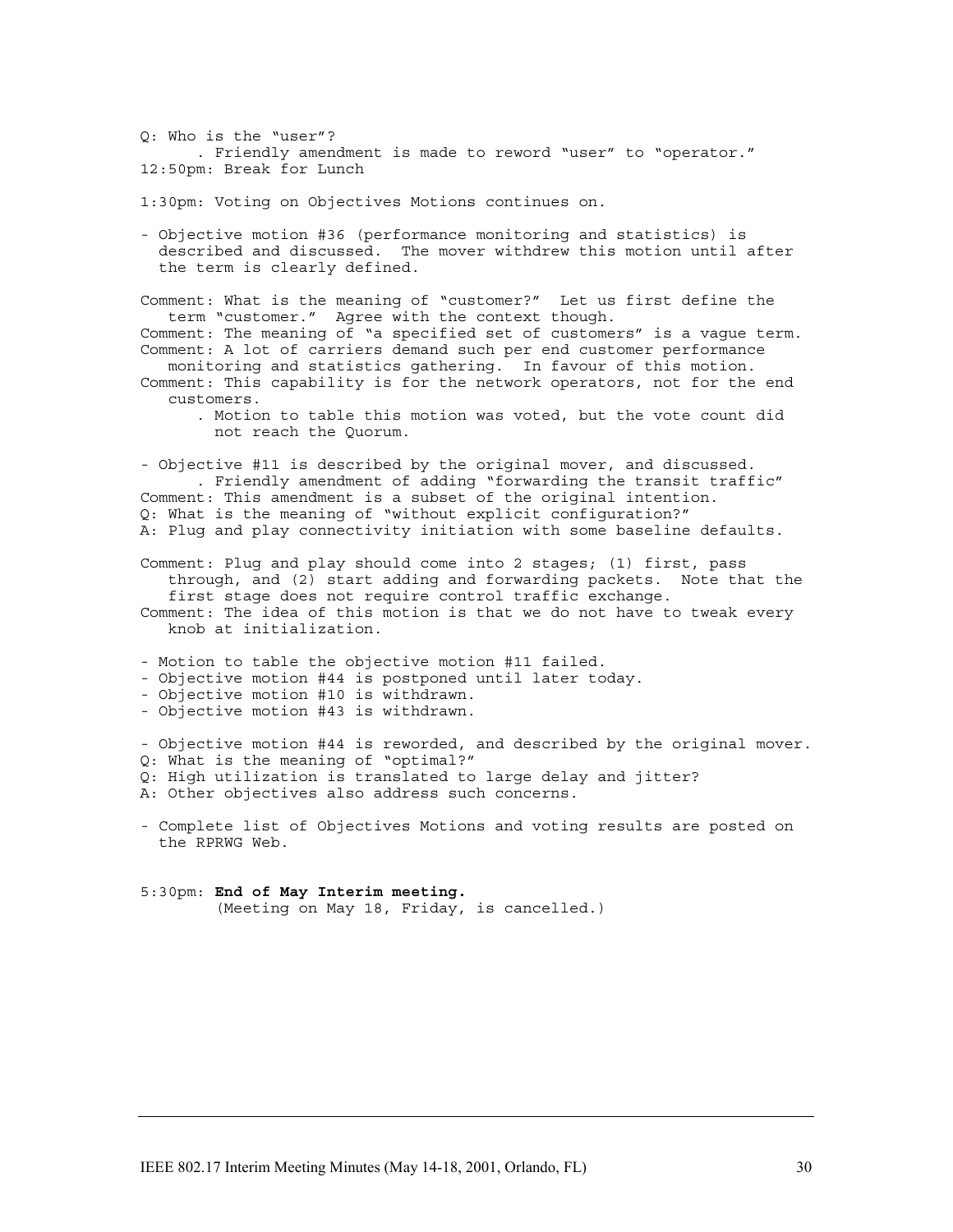| $\#$           | (Attendees)  | Roll Call Counts                          |              |              |                            |              |              |              |
|----------------|--------------|-------------------------------------------|--------------|--------------|----------------------------|--------------|--------------|--------------|
|                |              | Objective #40<br>(Customer<br>Separation) |              |              | Objective #49<br>(Ringlet) |              |              |              |
|                |              |                                           | Yes          | No           | Ab.                        | Yes          | No.          | Ab.          |
| $\mathbf{1}$   | Sanjay K.    | Agrawal                                   | $\mathbf{1}$ |              |                            | $\mathbf{1}$ |              |              |
| $\overline{c}$ | Khaled       | Amer                                      | $\mathbf{1}$ |              |                            | $\mathbf{1}$ |              |              |
| 3              | Paul         | Amsden                                    | $\mathbf{1}$ |              |                            | $\mathbf{1}$ |              |              |
| 4              | Joaquin      | Ariles                                    |              |              |                            |              |              |              |
| 5              | Siamack      | Ayandeh                                   |              |              |                            |              |              |              |
| 6              | Gunes        | Aybay                                     | $\mathbf{1}$ |              |                            |              | $\mathbf 1$  |              |
| 7              | Constantinos | Bassias                                   | $\mathbf{1}$ |              |                            | $\mathbf{1}$ |              |              |
| 8              | Mark         | Bordogna                                  |              |              | $\mathbf 1$                | $\mathbf{1}$ |              |              |
| $\mathsf 9$    | Martin       | Brewer                                    |              |              |                            |              |              |              |
| 10             | Andrew       | <b>Brown</b>                              |              | $\mathbf{1}$ |                            |              | $\mathbf 1$  |              |
| 11             | Leon         | <b>Bruckman</b>                           |              | $\mathbf{1}$ |                            | $\mathbf 1$  |              |              |
| 12             | Italo        | Busi                                      | $\mathbf{1}$ |              |                            |              |              | $\mathbf 1$  |
| 13             | Allen        | Carriker                                  |              | $\mathbf{1}$ |                            |              | $\mathbf 1$  |              |
| 14             | Robert       | Castellano                                |              |              |                            |              |              |              |
| 15             | James        | Chan                                      | 1            |              |                            |              | $\mathbf 1$  |              |
| 16             | Brian        | Cheng                                     |              |              |                            |              |              |              |
| 17             | David        | Cheon                                     |              |              |                            |              |              |              |
| 18             | John         | Chiang                                    |              |              |                            |              |              |              |
| 19             | Perminder    | Chohan                                    |              | $\mathbf{1}$ |                            |              | 1            |              |
| 20             | Nigel        | Cole                                      |              |              |                            |              |              |              |
| 21             | Patrick      | Conlon                                    | $\mathbf{1}$ |              |                            | $\mathbf{1}$ |              |              |
| 22             | William      | Dai                                       |              |              | $\mathbf{1}$               | $\mathbf{1}$ |              |              |
| 23             | Spencer      | Dawkins                                   | 1            |              |                            |              | 1            |              |
| 24             | Susan        | Dodd                                      |              |              |                            |              |              |              |
| 25             | Kevin        | Dooley                                    |              |              |                            |              |              |              |
| 26             | Jean-Lou     | Dupont                                    | $\mathbf{1}$ |              |                            |              | $\mathbf{1}$ |              |
| 27             | Lewis        | Eatherton                                 |              |              | $\mathbf{1}$               | $\mathbf 1$  |              |              |
| 28             | Jim          | Ervin                                     |              | $\mathbf{1}$ |                            |              | $\mathbf{1}$ |              |
| 29             | Jason        | Fan                                       |              |              |                            |              |              |              |
| 30             | Ron          | Fang                                      | $\mathbf{1}$ |              |                            |              |              | $\mathbf 1$  |
| 31             | Jonathon     | Fellows                                   |              |              |                            |              |              |              |
| 32             | Jingsong     | Fu                                        | $\mathbf{1}$ |              |                            |              |              | $\mathbf{1}$ |
| 33             | Stein        | Gjessing                                  |              |              |                            |              |              |              |

# **Appendix: Attendance List (Total: 128) with Roll Call Counts**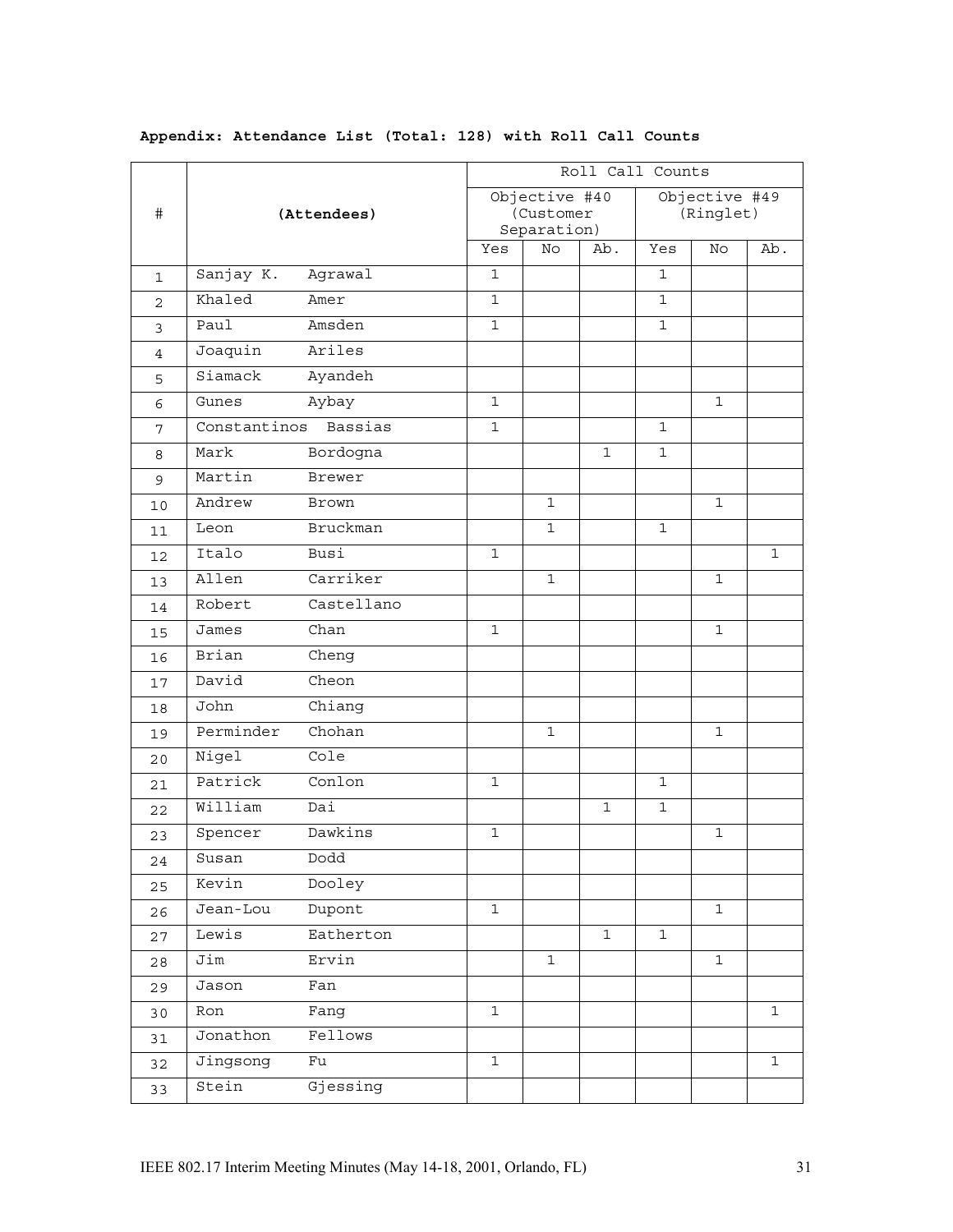|      |                       | Roll Call Counts         |              |              |               |             |              |  |
|------|-----------------------|--------------------------|--------------|--------------|---------------|-------------|--------------|--|
| $\#$ |                       | Objective #40            |              |              | Objective #49 |             |              |  |
|      | (Attendees)           | (Customer<br>Separation) |              |              | (Ringlet)     |             |              |  |
|      |                       | Yes                      | No           | Ab.          | Yes           | No          | Ab.          |  |
| 34   | Glista<br>Drew        |                          |              |              |               |             |              |  |
| 35   | Goldfisher<br>Omer    |                          |              |              |               |             |              |  |
| 36   | Aravind<br>Gopalan    | $\mathbf 1$              |              |              | $\mathbf{1}$  |             |              |  |
| 37   | Martin<br>Green       |                          | 1            |              |               | $\mathbf 1$ |              |  |
| 38   | Habib<br>Ibrahim      |                          |              |              |               |             |              |  |
| 39   | Haddock<br>Stephen    | $\mathbf{1}$             |              |              | $\mathbf 1$   |             |              |  |
| 40   | Hawkins<br>John       | $\mathbf{1}$             |              |              | $\mathbf 1$   |             |              |  |
| 41   | Holden<br>Brian       |                          |              |              |               |             |              |  |
| 42   | Holiday<br>Shawn      |                          |              |              |               |             |              |  |
| 43   | Victor<br>Hou         |                          |              |              |               |             |              |  |
| 44   | Chang<br>Huang        | $\mathbf 1$              |              |              | $\mathbf 1$   |             |              |  |
| 45   | Wai-Chau<br>Hui       | $\mathbf{1}$             |              |              |               |             | $\mathbf{1}$ |  |
| 46   | Jeanne De<br>Jaegher  | $\mathbf{1}$             |              |              | $\mathbf{1}$  |             |              |  |
| 47   | David<br>James        |                          |              |              |               |             |              |  |
| 48   | Pankaj<br>Jha         |                          |              |              | $\mathbf 1$   |             |              |  |
| 49   | Bruce B<br>Johnson    |                          |              | $\mathbf{1}$ | $\mathbf 1$   |             |              |  |
| 50   | Hideyoki<br>Kamatomo  |                          |              |              |               |             |              |  |
| 51   | Jim<br>Kao            |                          | $\mathbf{1}$ |              |               | $\mathbf 1$ |              |  |
| 52   | Harsh<br>Kapoor       | $\mathbf{1}$             |              |              |               |             |              |  |
| 53   | Karighattam<br>Vasan  |                          |              |              |               |             |              |  |
| 54   | Kim<br>Yongbum        |                          |              |              |               |             |              |  |
| 55   | Kenji<br>Kondo        |                          |              |              |               |             |              |  |
| 56   | Kovvali<br>Kumar      | $\mathbf{1}$             |              |              | $\mathbf{1}$  |             |              |  |
| 57   | Miguel A.<br>Labrador |                          |              |              | 1             |             |              |  |
| 58   | Richard<br>Lacerte    |                          |              |              |               |             |              |  |
| 59   | Paul<br>Lebel         |                          |              |              |               |             |              |  |
| 60   | Byoung-Joon (BJ) Lee  | $\mathbf{1}$             |              |              |               | $\mathbf 1$ |              |  |
| 61   | Chuck<br>Lee          | $\mathbf{1}$             |              |              | $\mathbf 1$   |             |              |  |
| 62   | John<br>Lemon         | $\mathbf{1}$             |              |              | 1             |             |              |  |
| 63   | Wolfram<br>Lemppenau  |                          | $\mathbf{1}$ |              | $\mathbf{1}$  |             |              |  |
| 64   | Heng<br>Liao          | $\mathbf{1}$             |              |              | $\mathbf{1}$  |             |              |  |
| 65   | George<br>Lin         |                          |              |              |               |             |              |  |
| 66   | Liva<br>Val           |                          |              |              |               |             |              |  |
| 67   | Robert D.<br>Love     | $\mathbf{1}$             |              |              | $\mathbf{1}$  |             |              |  |
| 68   | Anh<br>Ly             |                          |              |              |               |             |              |  |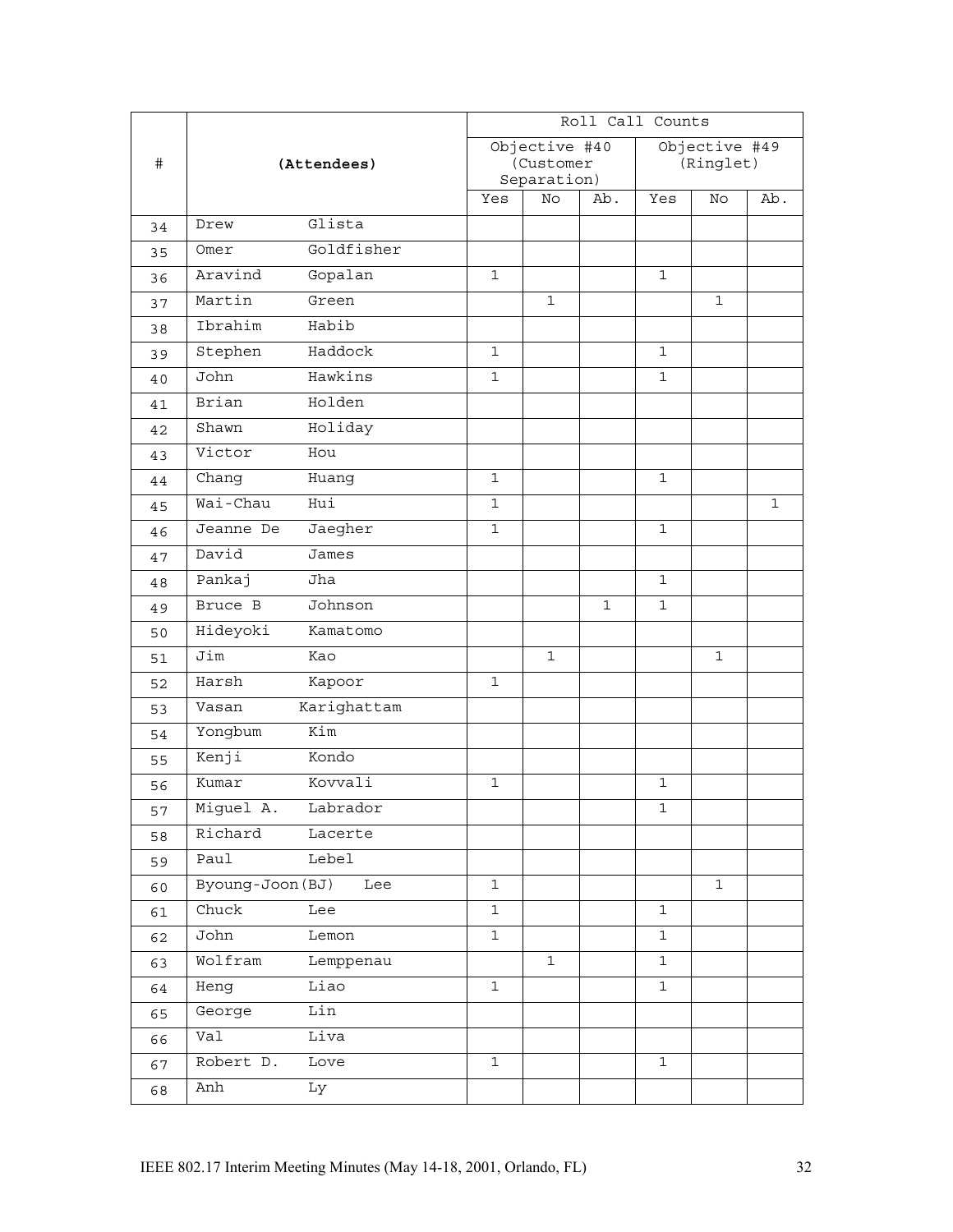|      | (Attendees)             | Roll Call Counts         |              |              |               |              |             |  |
|------|-------------------------|--------------------------|--------------|--------------|---------------|--------------|-------------|--|
| $\#$ |                         | Objective #40            |              |              | Objective #49 |              |             |  |
|      |                         | (Customer<br>Separation) |              |              | (Ringlet)     |              |             |  |
|      |                         | Yes                      | No           | Ab.          | Yes           | No           | Ab.         |  |
| 69   | Chris<br>Mangan         |                          |              |              |               |              |             |  |
| 70   | Markevitch<br>James     |                          | $\mathbf{1}$ |              |               | $\mathbf{1}$ |             |  |
| 71   | Vittorio<br>Mascolo     |                          |              |              |               |              |             |  |
| 72   | Thomas<br>Meehan        |                          |              |              |               |              |             |  |
| 73   | Adisak<br>Mekkittikul   | $\mathbf 1$              |              |              | $\mathbf 1$   |              |             |  |
| 74   | Sherri<br>Menefee       | $\mathbf{1}$             |              |              | $\mathbf 1$   |              |             |  |
| 75   | Dave<br>Meyer           |                          |              | $\mathbf{1}$ |               | $\mathbf{1}$ |             |  |
| 76   | Milliron<br>David       |                          |              |              |               |              |             |  |
| 77   | Moghadam<br>Bahman      |                          |              |              |               |              |             |  |
| 78   | Jim<br>Mollenauer       | $\mathbf{1}$             |              |              | $\mathbf{1}$  |              |             |  |
| 79   | Ashwin R.<br>Moranganti | $\mathbf{1}$             |              |              |               | $\mathbf{1}$ |             |  |
| 80   | Masahiko<br>Mukai       |                          |              |              |               |              |             |  |
| 81   | Jahangir D. Nakra       |                          | $\mathbf{1}$ |              |               | $\mathbf 1$  |             |  |
| 82   | Paul<br>Nikolich        |                          |              |              |               |              |             |  |
| 83   | 0'Connor<br>Mannix      | $\mathbf{1}$             |              |              | $\mathbf 1$   |              |             |  |
| 84   | Ololo<br>Cel            |                          |              |              |               |              |             |  |
| 85   | Robin<br>Olssen         | $\mathbf{1}$             |              |              | $\mathbf 1$   |              |             |  |
| 86   | Fredrick<br>Olsson      |                          |              |              |               |              |             |  |
| 87   | Sushil<br>Pandhi        | $\mathbf{1}$             |              |              |               | $\mathbf 1$  |             |  |
| 88   | Chip<br>Paryzek         |                          | $\mathbf{1}$ |              | $\mathbf 1$   |              |             |  |
| 89   | Harry<br>Peng           | $\mathbf{1}$             |              |              | $\mathbf 1$   |              |             |  |
| 90   | Allan<br>Pepper         | $\mathbf{1}$             |              |              | $\mathbf{1}$  |              |             |  |
| 91   | Plote<br>Stevan         | $\mathbf{1}$             |              |              | $\mathbf 1$   |              |             |  |
| 92   | Craig<br>Prunty         |                          | $\mathbf 1$  |              |               | $\mathbf 1$  |             |  |
| 93   | Lei(Ray)<br>Qiu         |                          |              |              |               |              |             |  |
| 94   | Ramamurti<br>Vish       | 1                        |              |              |               |              | $\mathbf 1$ |  |
| 95   | Ramfelt<br>Lars         | 1                        |              |              | $\mathbf 1$   |              |             |  |
| 96   | Robinson<br>Stuart      |                          |              |              |               |              |             |  |
| 97   | Luis<br>Rovira          |                          | $\mathbf{1}$ |              | $\mathbf{1}$  |              |             |  |
| 98   | Blake<br>Russo          |                          |              |              |               |              |             |  |
| 99   | Angshuman<br>Saha       |                          |              |              |               |              |             |  |
| 100  | Ајау<br>Sahai           | $\mathbf 1$              |              |              |               | $1\,$        |             |  |
| 101  | Taylor<br>Salman        |                          |              |              |               |              |             |  |
| 102  | Nirmal<br>Saxena        |                          |              |              |               |              |             |  |
| 103  | Schiff<br>Bob           | $\mathbf{1}$             |              |              | $\mathbf 1$   |              |             |  |